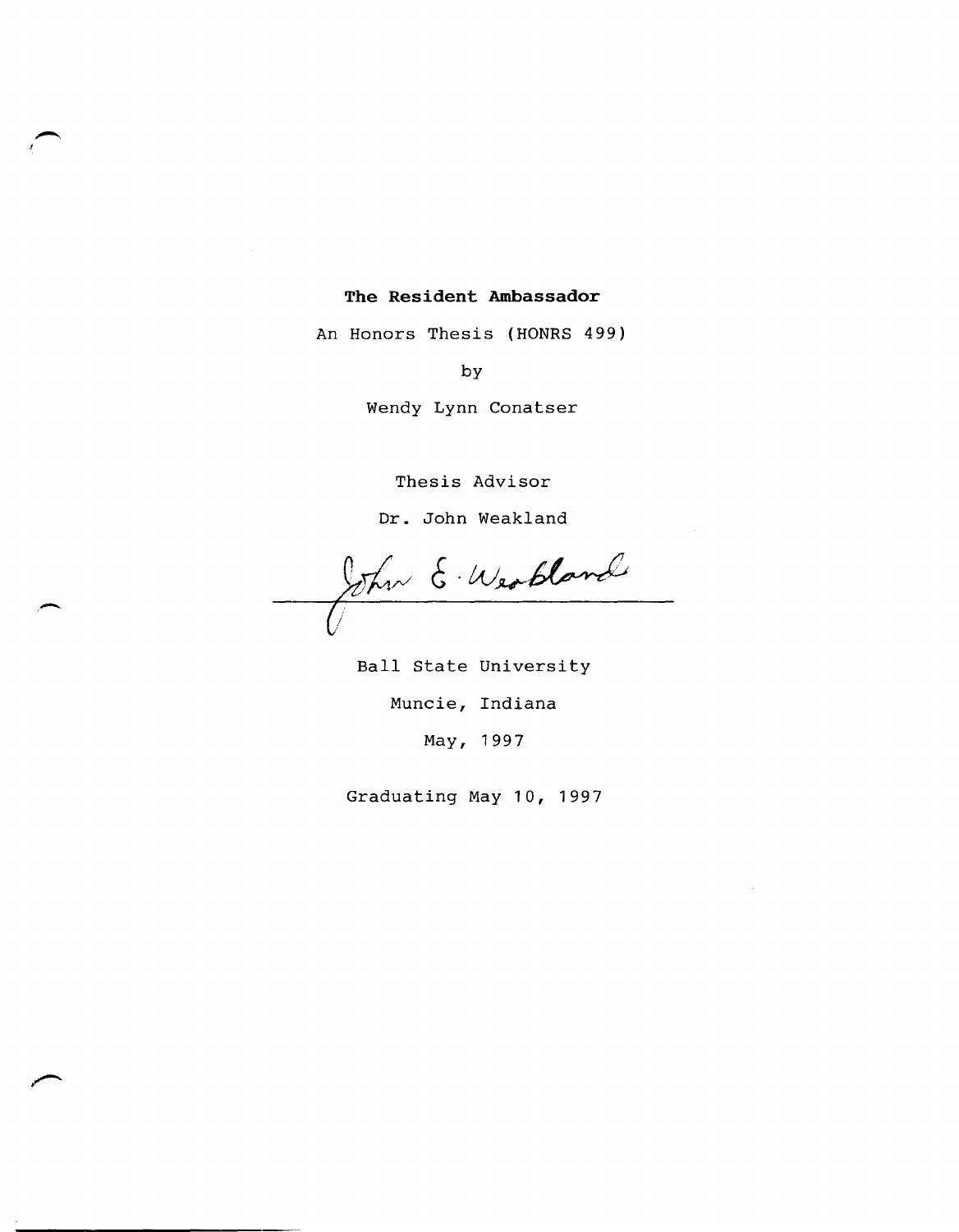$5pC_0$ Thesis *L-D*  2489 /'1 '. <sup>I</sup>  $1997$ 

 $.C66$ 

## Purpose of Thesis

This is a discussion of the evolution of the office of resident ambassador in fifteenth century Italy. The purpose of this paper is to make clear the extreme differences between the medieval ad hoc ambassador and the resident. To that end, the status of medieval ambassadors is briefly discussed, followed by a listing of possible precursors to Renaissance resident ambassadors. The actual evolution of the system in Italy is then outlined, and then the effects of this new system on diplomatic immunity is discussed in order to emphasize the ideological differences inherent in Renaissance diplomacy.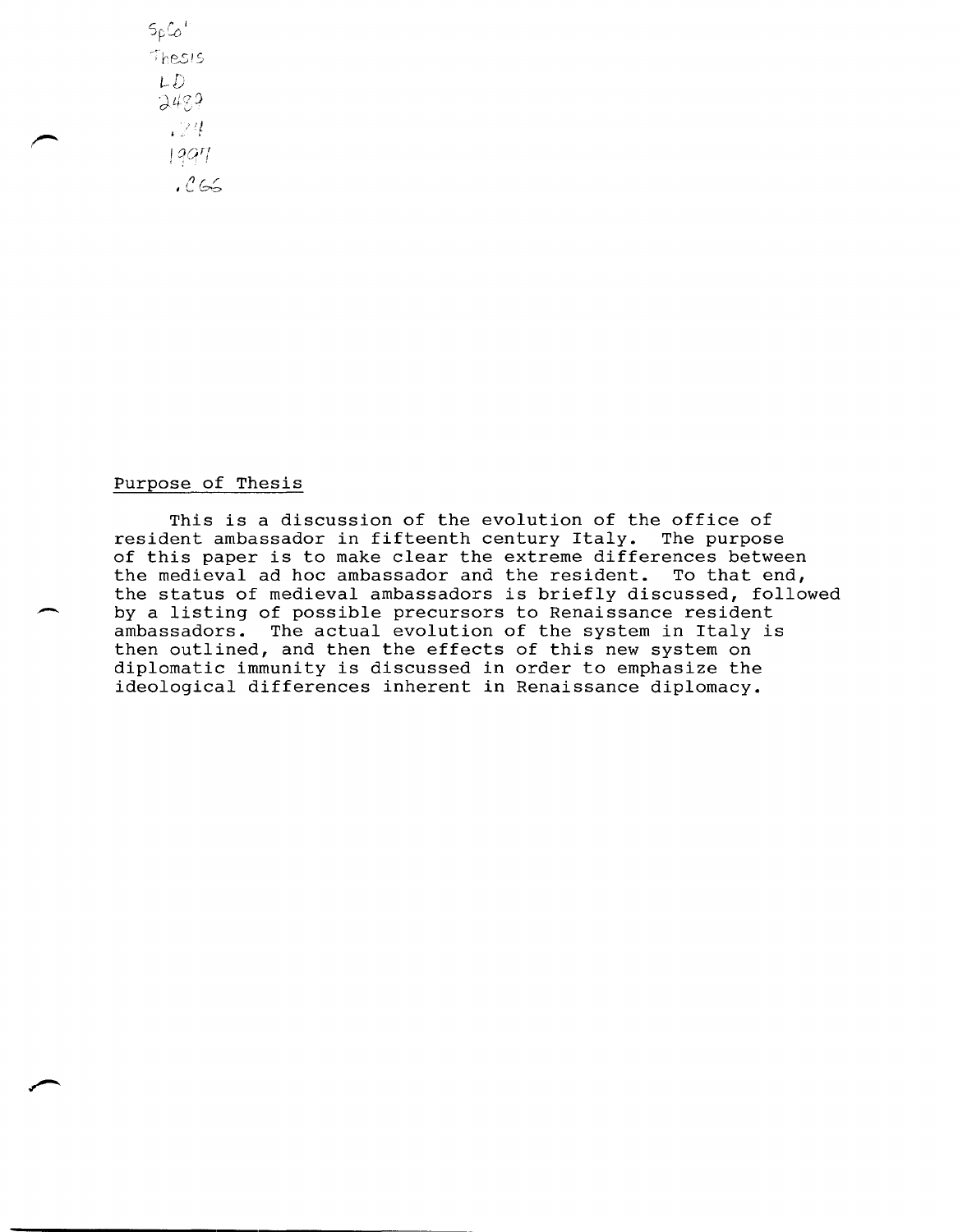## **The Resident Ambassador**

During the fifteenth century, diplomacy changed in a number of ways, in practice, in theory, in scope, in intensity, and, to some extent, in purpose. All of these changes are inextricably bound up in the new office of resident ambassador which began to appear in Italy in the second quarter of the century and then spread beyond the Alps around the turn of the sixteenth century. These new resident ambassadors are often treated as merely another development in the long line of political representatives that includes the late medieval envoy or herald, the Roman legatus, the classical Greek herald, and so on, but, in fact, the differences between the fifteenth (or sixteenth) century resident ambassador and any of the above are so striking that the office of resident ambassador should be considered a completely new development with few, if any, precedents and little connection to earlier ambassadors. Indeed, rulers of the time recognized this and often continued to send special ad hoc ambassadors even to courts where they maintained a resident.<sup>1</sup>

A brief comparison of two representatives, one a medieval envoy and one a resident ambassador, should serve to make these differences apparent. First, let us look at a very famous medieval envoy, Geoffroy de Villehardouin who, at the turn of the thirteenth century, was one of the envoys entrusted with securing transport and aid from the Venetians for those Frenchmen who took up the cross of the ill-fated Fourth Crusade. Geoffroy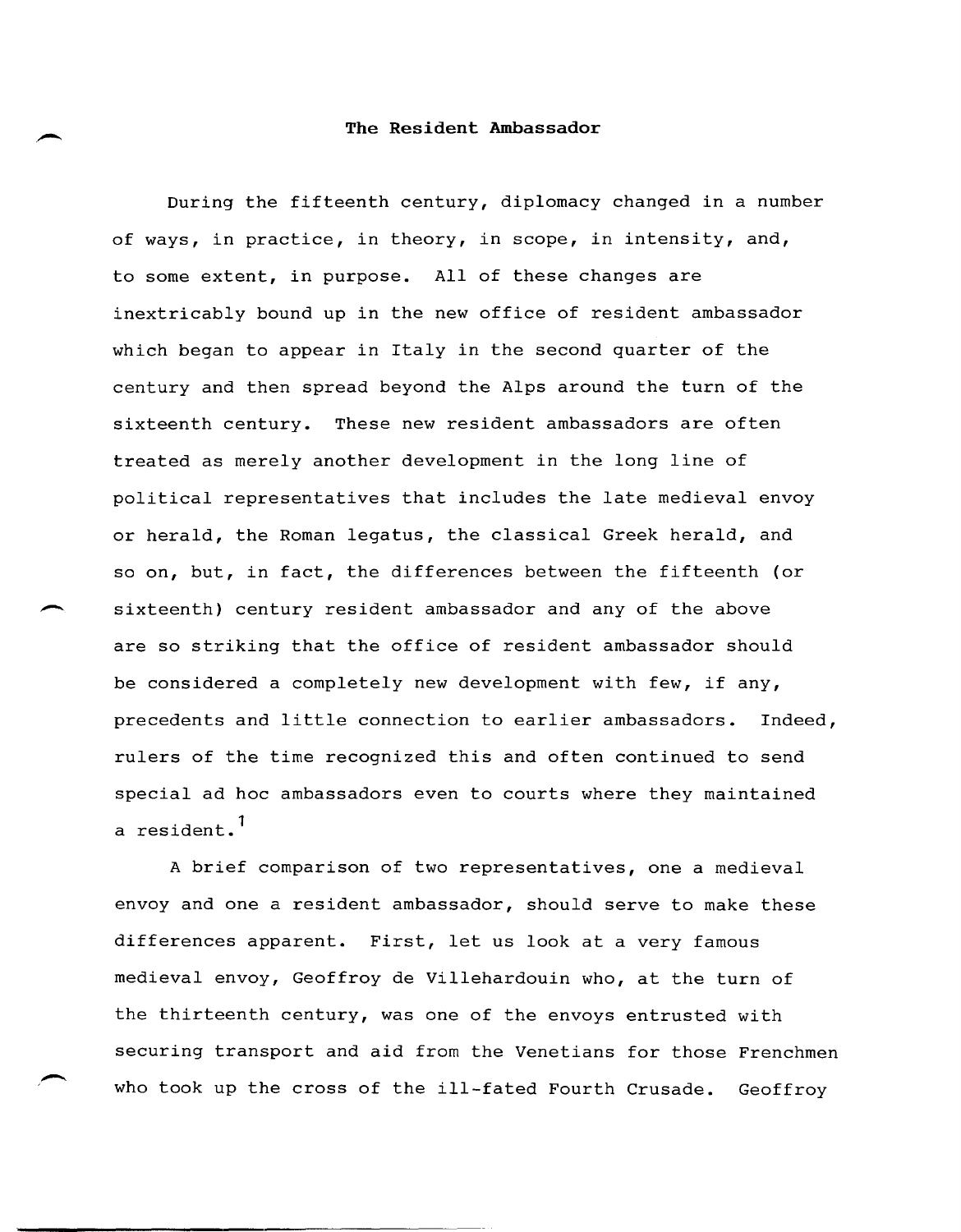tells us, in his account of the conquest of Constantinople, that "they [the Crusaders] would send the best envoys they could find to make all arrangements for them, with full power to settle what should be done, exactly as if they were their lords in person."<sup>2</sup> The representative character of the envoys is typical of medieval practice and explains the considerable pomp and ceremony surrounding the arrival of ambassadors and care taken to provide them with a suitable retinue. For example, a Venetian act of 1284 requires all foreign ambassadors arriving at Venice to be met by four Venetian ambassadors, all of whom should be nobles, one of whom must be one of the heads of the Forty and the other who must be an advocate of the Commune. $^3$  In other courts, members of the royal family might be sent to escort arriving ambassadors. As for suitable retinues, French ambassadors in 1440 were issued a safe-conduct by Henry VI that included 384 persons. 4

That Villehardouin and his associates were given full power to negotiate and conclude is more unusual, however. Ordinarily, envoys were sent either to negotiate or conclude, but not both. "Negotiations were carried out by nuncii [envoys], the terms referred to the principals and approved by them, and the conventions could then be concluded by nuncii," but any agreement had to be accepted by the principals before a nuncius could conclude.<sup>5</sup> It was not unknown, however, for envoys to carry credentials with full powers. These were usually referred to in the Latin as plena et libera potestas, mandatum, or procuratio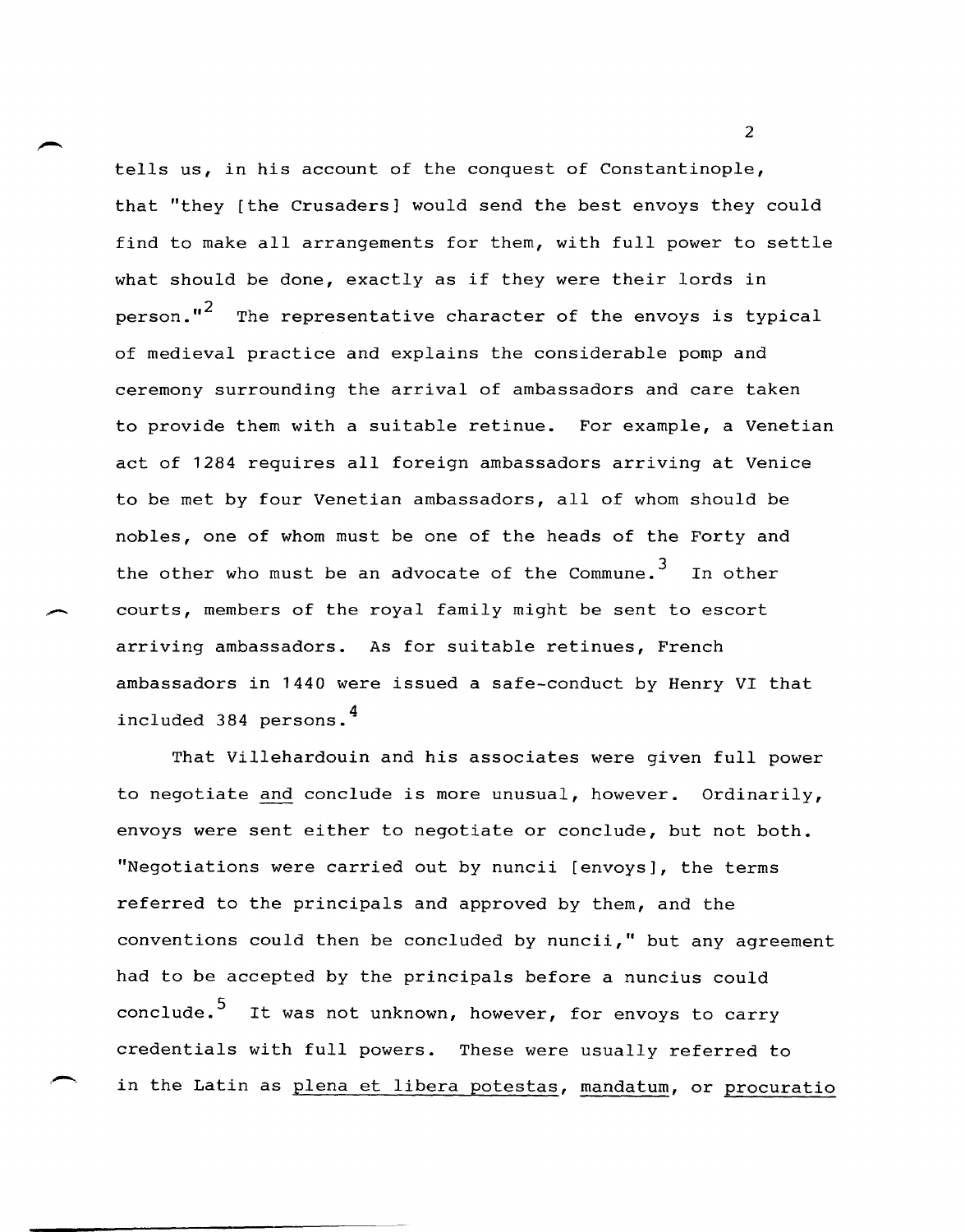and reserved for matters of lesser importance.<sup>6</sup>

When the envoys arrived at Venice, they gave their letters of credence to the Doge.<sup>7</sup> Letters of credence were what made medieval envoys official, assuring the recipient that the envoys were truly the representatives of their master and sometimes outlining their mission and the powers assigned to them. It is impossible to overemphasize the importance of such letters. In fact, they are directly linked to the original meaning of the very word "diplomacy." It comes from the Greek diploun, which means "to fold" and refers to the passports and way-bills of the Roman Empire. These were double metal plates, folded, and sewn together. They were called "diplomas" and were as essential to the Roman legatus as letters of credence were for the medieval (and, indeed, Renaissance) ambassador.  $8$  Letters of credence were used throughout the period under discussion for official agents, but, later on, they were usually supplemented with detailed written instructions. As European nations became more centralized and bureaucratic, their envoys were given less and less leeway about their specific mission and powers.

Another thing that should be noted about Villehardouin's mission, though he does not mention it, is that he and his party were probably the guests of the Doge. The reason for this is closely linked to the perceived purpose of ambassadors in the medieval period. It is also closely linked to the medieval logic behind diplomatic immunity. Bernard du Rosier, who wrote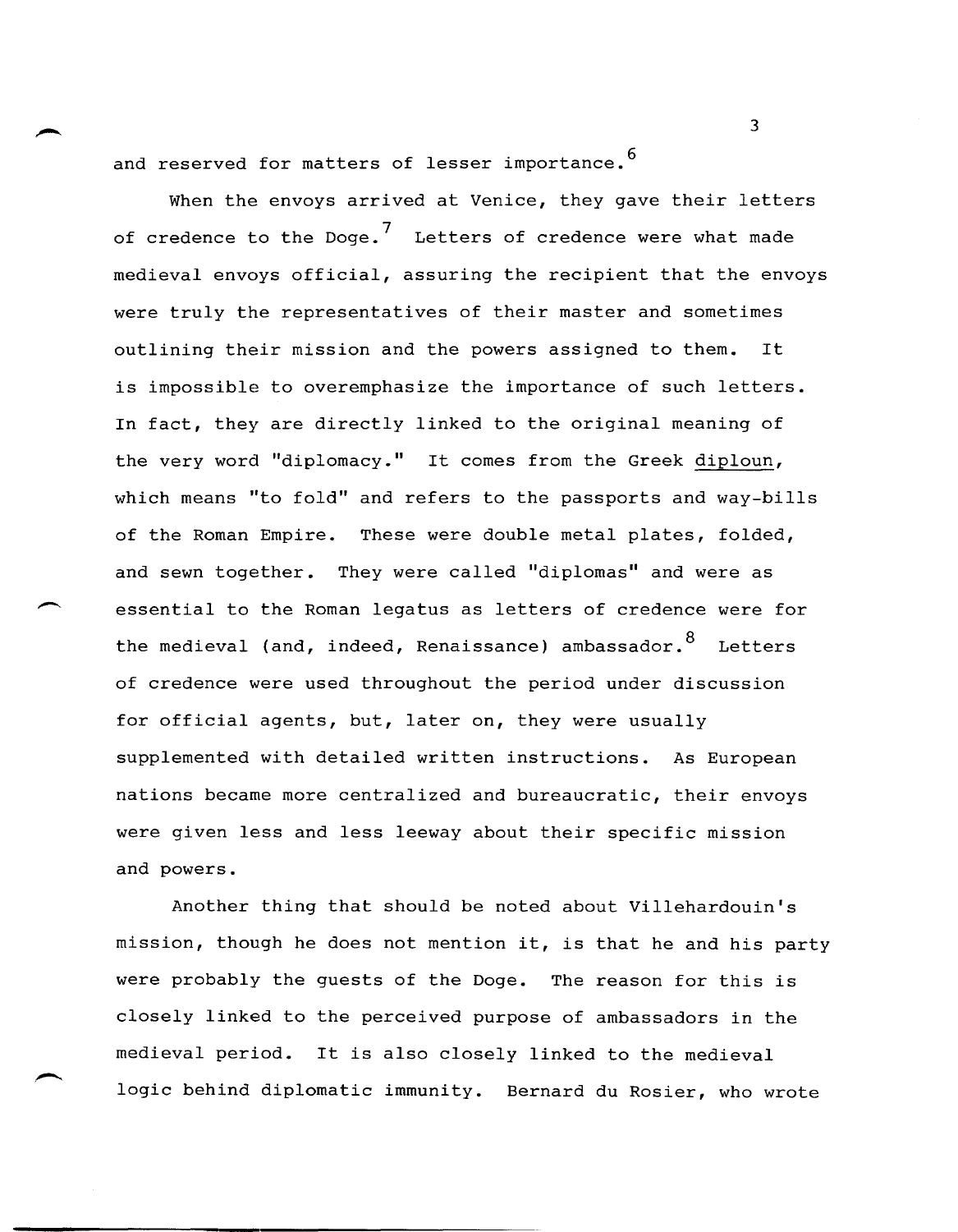a treatise on ambassadors in 1436, claimed that anyone who hinders an ambassador or prevents him in any way from performing his duties deserves punishment, for the ambassador is not just in the service of one particular king. His duty is to the higher cause of peace throughout the Respublica Christiana.<sup>9</sup> This Respublica Christiana is a particularly foreign concept to most modern ears. According to Franklin Le Van Baumer "Christendom is a European church-state whose members, whatever their patria, are subject to a central goverment. Christendom is a universal monarchy, specifically the divine-right papal monarchy, whose imperatives, to be sure, do not extend to the purely political affairs of princes but which clearly possesses within the spiritual realm a potestas jurisdictionis as well as a potestas ordinis." $10$  Because ambassadors were said to serve the good of all, not just their principals, it was the duty of the individual who accepted them to see to their upkeep. In the later period of the middle ages, Venice, as well as many other nations, was forced to lessen the number of embassies it would receive because of the cost of doing so.<sup>11</sup>

 $\overline{\phantom{a}}$ 

Now let us turn to a typical Renaissance resident ambassador, Dr. Roderigo Gonzalvo de Puebla, the first Spanish resident ambassador to England. He was a man of middling social status, quite unlike the Dukes and Archbishops who make up the rolls of medieval ambassadors. He was a doctor of laws, which was increasingly necessary as Renaissance embassies lost their figureheads and the clerks took over. He was also a canon out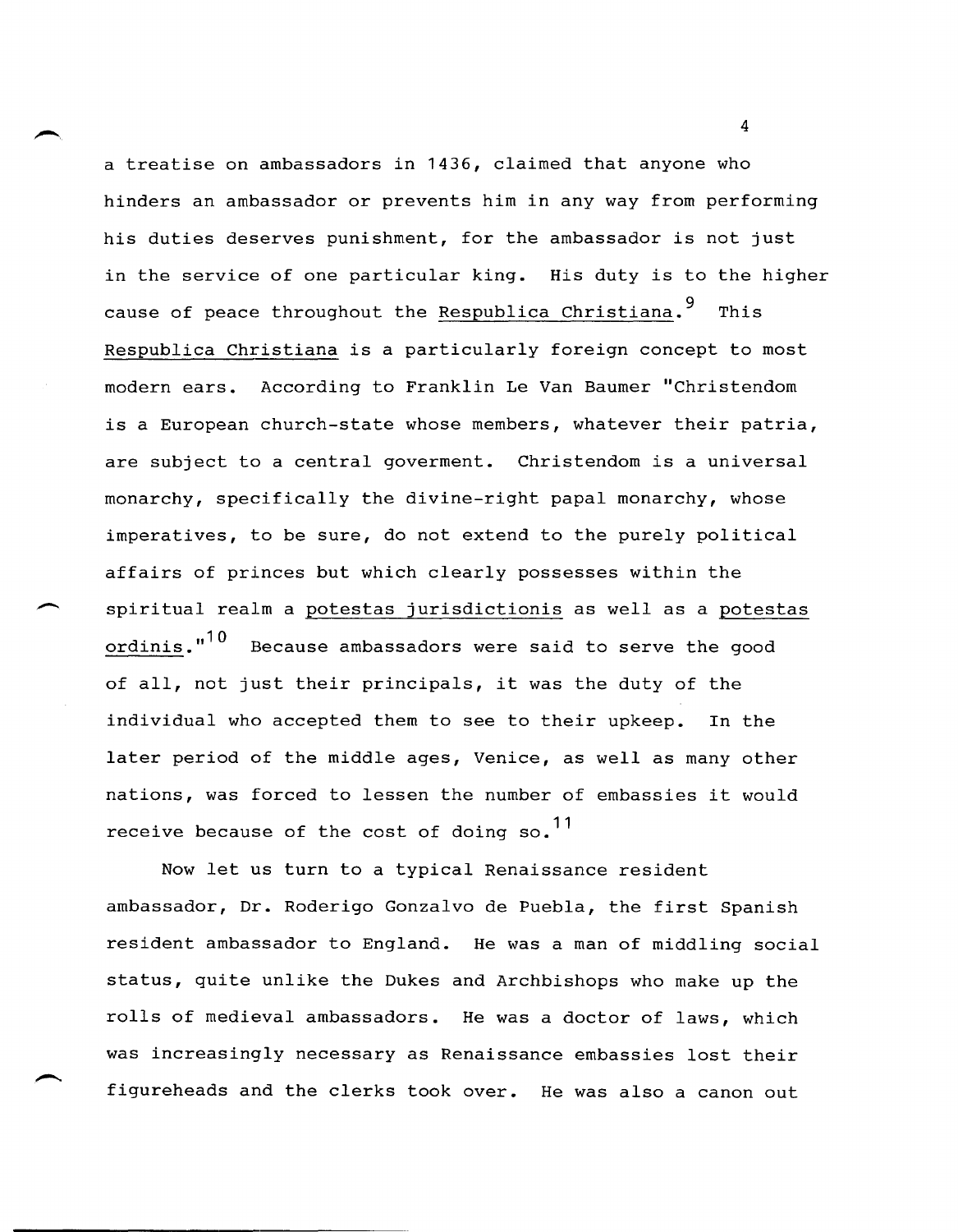of orders, a useful thing to be in a time when diplomatic immunity was better honored in the breach than the observance.<sup>12</sup> However, as time passed, churchmen were sent less frequently for they occasionally concerned themselves more with the pope's agenda than with their king's.

De Puebla, I think, could not be accused of this. He was first sent in 1487 to negotiate an alliance with England against France, but he was not accredited as resident until 1495. He was instrumental in negotiating the marriage between Prince Arthur and the Princess Catherine. Until Henry VIII decided to annul his marraige to Catherine of Aragon, which was certainly no fault of de Puebla's, relations between Spain and England were on a surer footing than they had been for almost a hundred years before.<sup>13</sup>

 $\overline{\phantom{a}}$ 

As a resident, de Puebla's situation was far different from that of Villehardouin. He arrived at the English court with letters of credence, but no instructions, written or oral, besides maintaining the English alliance against France. While he was the one who negotiated the marriage contract of Catherine, it was a special envoy who came to make final revisions and conclude the negotiations. In short, de Puebla's powers were severely limited, a situation typical of the resident ambassador who was far from his court for long periods of time and, therefore, ill-informed of his nation's policies. This was particularly true of the ambassadors of Philip II of Spain, who liked to handle all correspondance himself, meaning that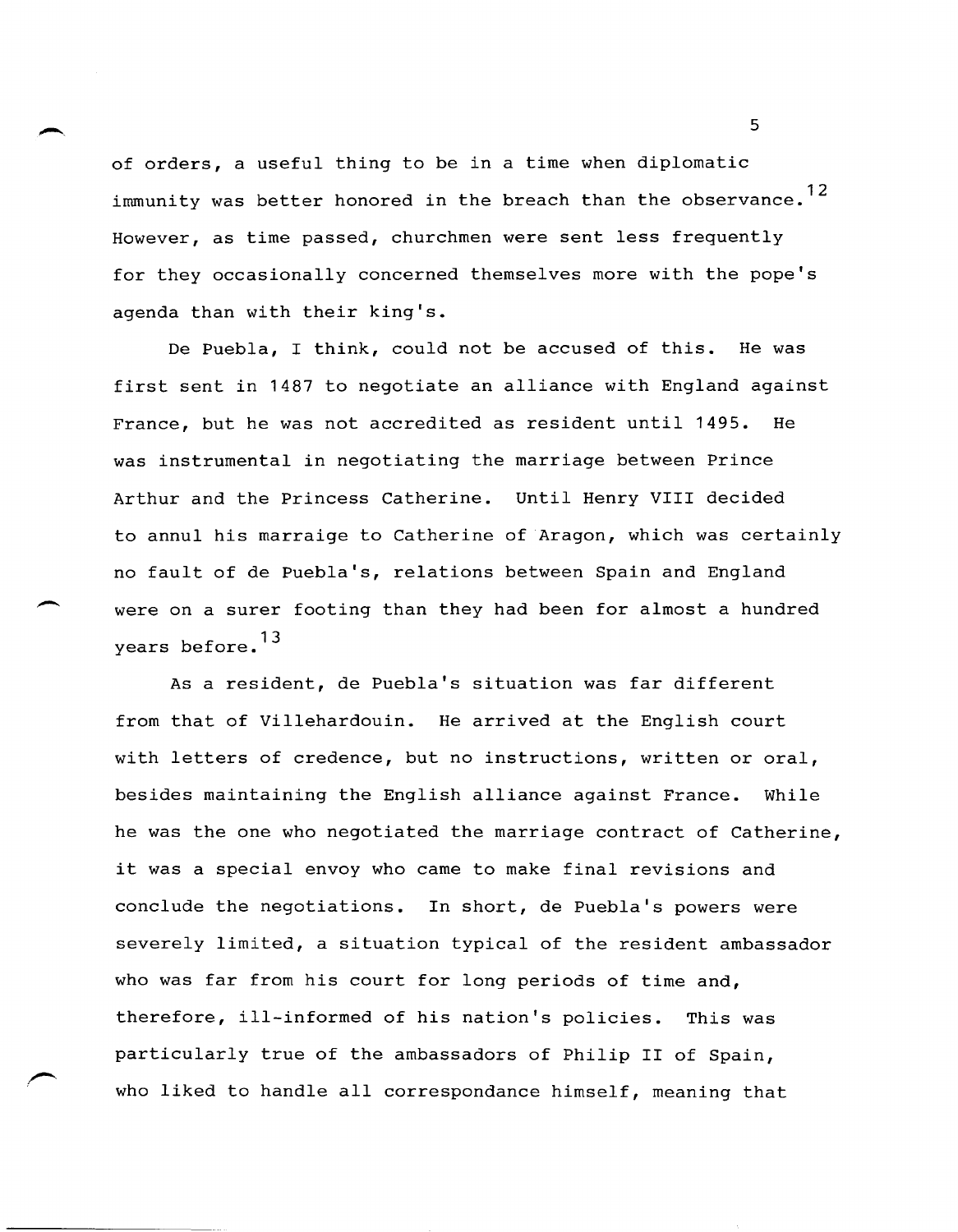ambassadors could expect tardy replies or no replies at all to their reports. The former role of the ambassador, that of negotiating treaties and alliances, was largely left to the special ad hoc ambassadors who had done the job 200 years before. The resident ambassador had an entirely new role, that of information gathering. In addition, de Puebla served as an unofficial economic consul to the Spanish merchant community in London, a role no medieval ambassador would or could have taken on. 14

Another striking contrast between Villehardouin and de Puebla is in the matter of money. Villehardouin was guested by the Doge, but de Puebla received nothing from the English court. He was paid from Spain, and his pay was always in arrears. This was typical of the resident ambassador, who was unable to petition for his payment because he was often out of the sight and out of the mind of his principal. The post of resident ambassador in this period more often than not made a rich man poor and a middle class man, such as de Puebla, a debtor. In fact, de Puebla was once threatened with debtor's prison in England, but he was pardoned by the king.  $15$  There is only one man that I know of who managed to make money on the office, Eustache Chapuys, Charles V's ambassador to Henry VIII from 1529 to 1545, who made enough in his career to found two colleges before his death.<sup>16</sup>

 $\overline{\phantom{a}}$ 

There is, of course, much more that could be said about each of these men, but the preceding should be enough to show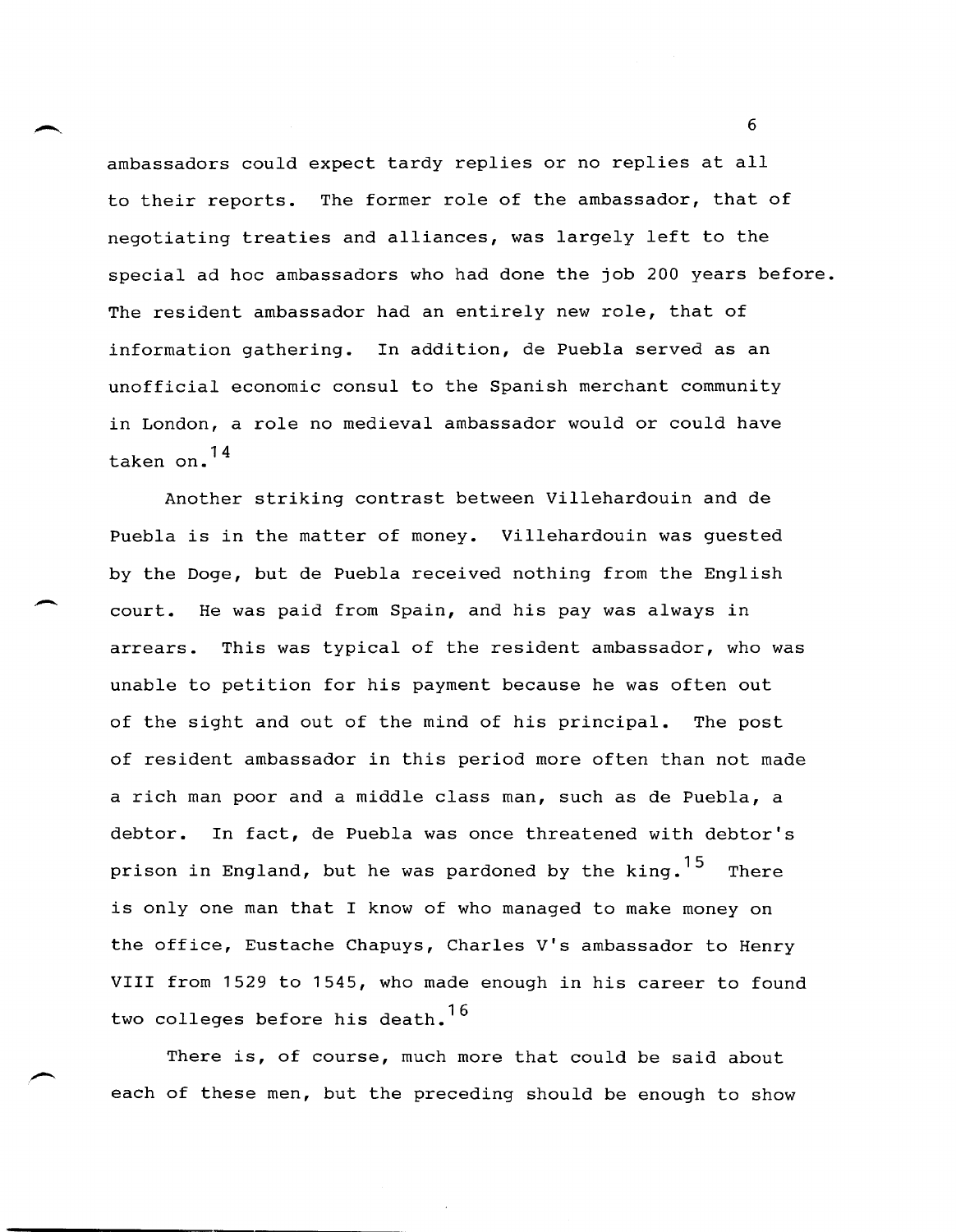some of the many differences between medieval and Renaissance ambassadors. The medieval ambassador was, in his person, the direct representative of his principal, entitled to all of the pomp and ceremony that that implied. His function was that of a peacemaker, and his role was very public. The Renaissance ambassador, on the other hand, served as an information agent for his king, not a direct representative. He did not function as the mouthpiece of his principal but was, rather, his own man. As an information agent, he was no longer a public figure and received little in the way of ceremonials and respects. Also, his role often forced him to take actions against the general peace, a situation that undermined the theoretical basis of his immunity. He was, in short, the only soldier on the front lines in times of peace.

It is necessary now to ask how such a radical change could take place in so short a time. In Italy, the shift took place between the last quarter of the fourteenth century and the Peace of Lodi in 1454. Beyond the Alps, it took even less time. Somewhere between the French invasion of Italy in 1494 and the middle of the sixteenth century the resident system became firmly entrenched. Many possible precedents have been put forth to explain how people could come to accept such a change so quickly. The humanists of the time, perhaps embarrassed by the newness of the thing, postulated that the residents were the successors of the Roman legati, representatives sent from the Roman provinces to the Senate who, after the fall of the Empire, were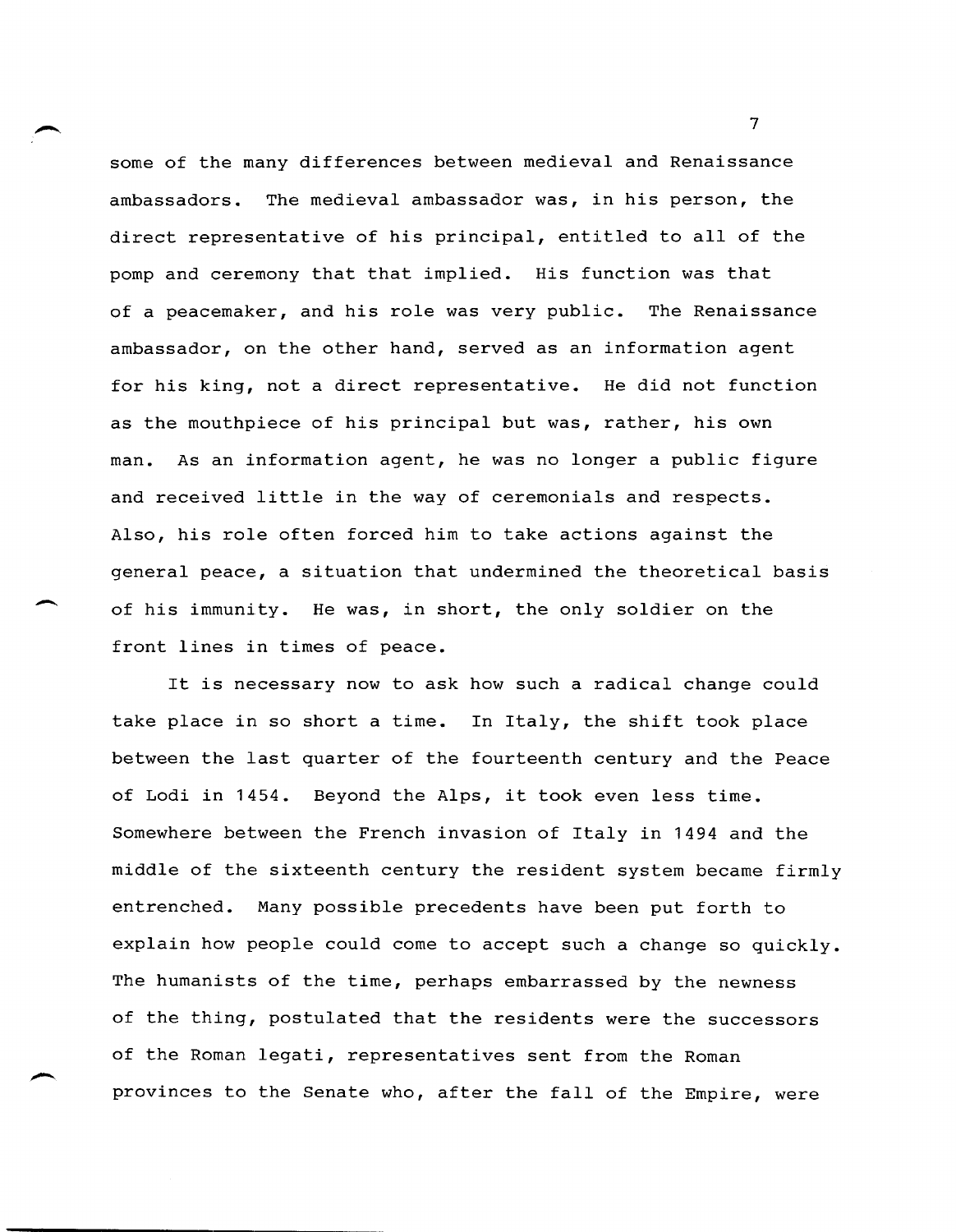replaced by the representatives of the new Christian states to the Pope. The fact, unfortunately, is that there were no resident embassies at the papacy before the 1430s and that they were discouraged even there until the sixteenth century.<sup>17</sup>

The most promising case for a precedent to resident embassies is made on behalf of the Venetian baiulo, the Most Serene Republic's economic consul at Constantinople. Though this was essentially an economic post, it often happened that the same person was elected both ambassador and baiulo at the same time. However, it is also often clear that these two posts were held by two different men. $^{18}$  The electing of just a single man to both posts is more likely the result of the great distance to travel and the amount of time involved. Venetian patricians eligible and willing to take such an arduous post were very likely few and far in between. Because of the great amount of Venetian merchant activity in the Eastern Empire the baiulo would surely have had little time to spend on the kind of protracted diplomatic negotiations that went on between the Empire and Venice. Furthermore, it is worth noting that Venice was rather slow to pick up on the concept of resident ambassadors, not sending one to its longstanding ally Florence until 1448. If, indeed, the baiulo is a valid precedent, then Venice should have been one of the first to send residents.

-

However, it is not to Venice but to Milan that one must look to find the first resident ambassadors. The reason for this is that Milan was the first to find itself in a position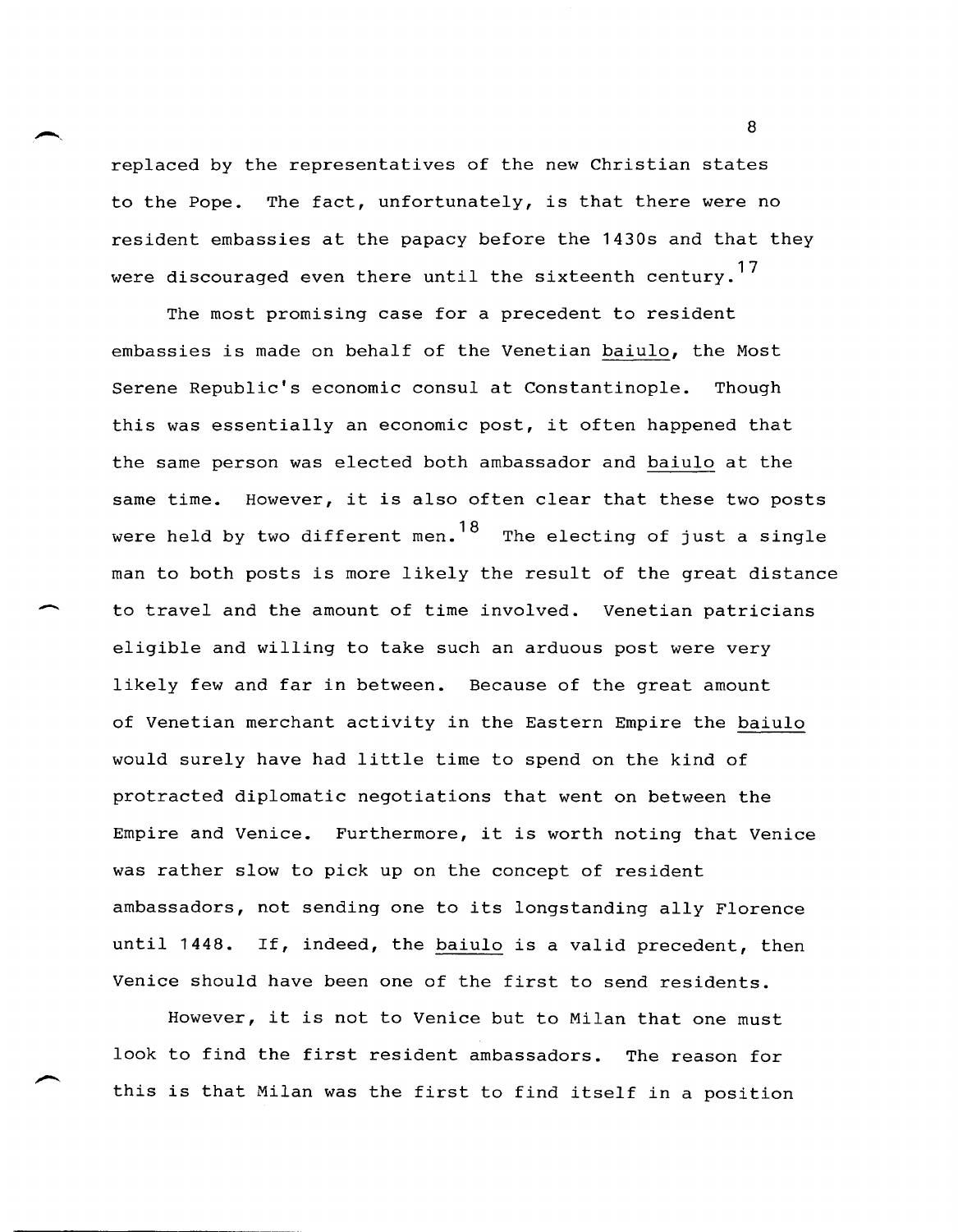that called for resident ambassadors, for it was not precedents but circumstances that made the first residents possible. The creation of proper circumstances took hundreds of years, beginning in the eleventh century when the popes first challenged the power of the Holy Roman Empire. This first defiance led to hundreds of years of conflict between the two powers that eventually broke the power of feudalism in northern Italy.

Without solid overlordship, the small communities of northern Italy broke up into competing city-states, each considering itself to be a nation in its own right with its own army and its own form of governance. These forms of governance, being outside the norm of feudalism, were abnormalities in medieval Europe without the all important religious sanction of kingship. As such, they were inherently unstable. Each ruling group was constantly threatened by rivals and internal dissension, much like the governments of the third world are today. 'Of course, today governmental legitimacy is more a matter of legality and tradition than religion; but the effect is the same. Revolution was common, and the backing of the masses, especially the army, was essential. In order to quelch internal dissension, the rulers of these new Italian states resorted to an age old solution, wars of expansion. They gave the army something useful to do and wealth to the citizenry. And so Italy became a battleground. Of course, all these little wars were fought on an "Italian scale," without the bloody destruction of the Hundred Years' War happening at

 $\overline{\phantom{a}}$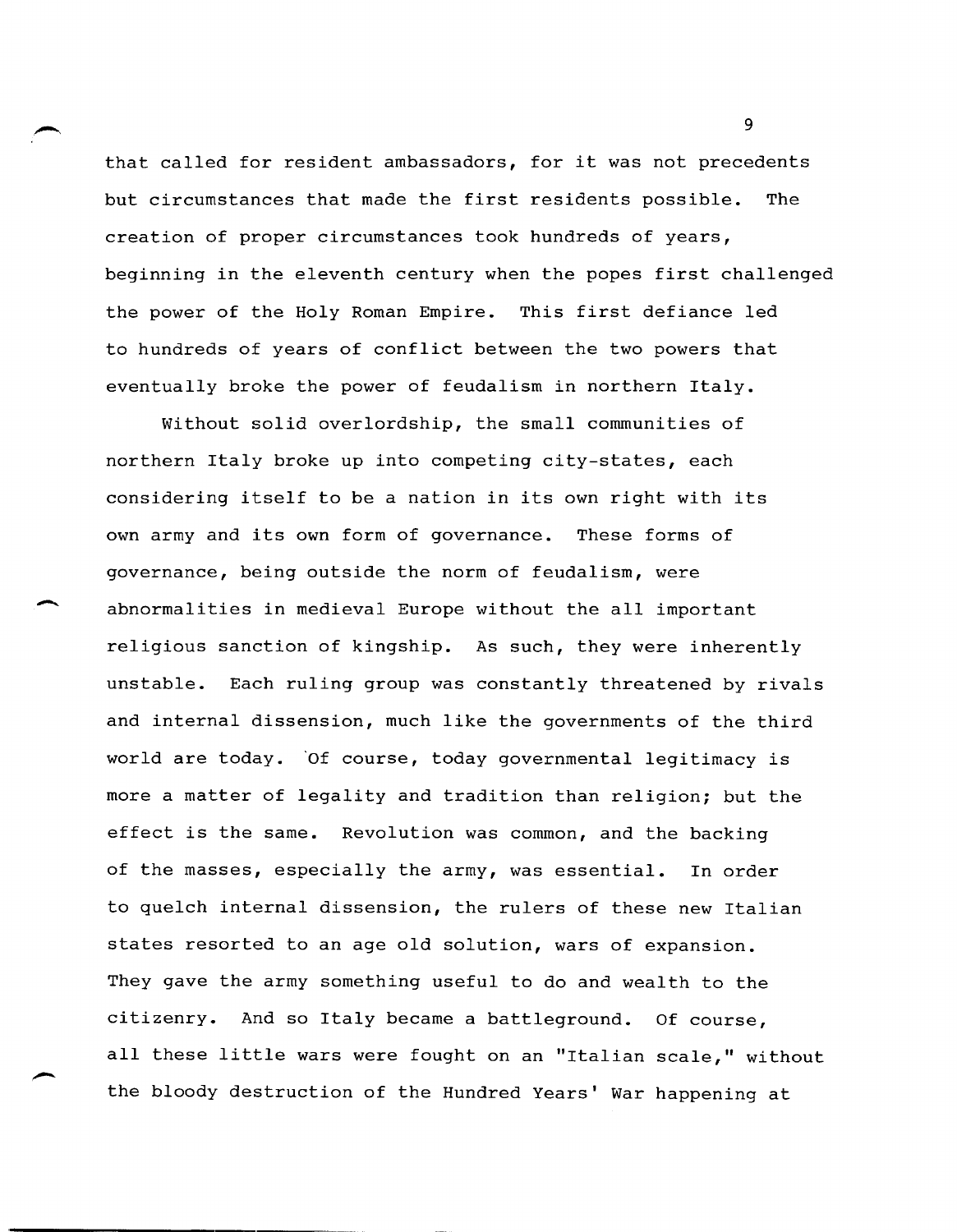the same time far to the north. still, where war is rampant, so is diplomacy. It was only natural for a state that had constant dealings with another to leave a permanent ambassador rather than go to the expense of sending a new ambassador each week, or each month even. There was also another new and unusual development that this constant warfare caused that had an effect on Italian diplomacy, the rule of the condottieri. As warfare became more and more an Italian way of life, it was increasingly left to mercenary troops headed by warlords known as condottieri. These mercenaries and their leaders were more concerned with making their own livelihood than dying for the sake of a foreign government. Because the rulers of the Italian states were well aware of this, they began to place more faith in diplomacy than warfare, feeling that the native diplomat was more trustworthy than the foreign condottieri.<sup>19</sup>

This alone, however, does not completely explain the phenomenon. After all, in the late thirteenth century, James II of Aragon, in his attempt to contain Frederick of Sicily, maintained an ambassador at Rome for ten years, and, in the early fourteenth century, the kings of England kept procurators at Paris for just as long in an attempt to settle the feudal difficulties between England and France. In each of these cases, the intensity of diplomatic relations resulted in ambassadors being left at their posts for long periods of time. However, both sets of representatives were eventually sent home, never to be replaced. Once their mission was complete, be it with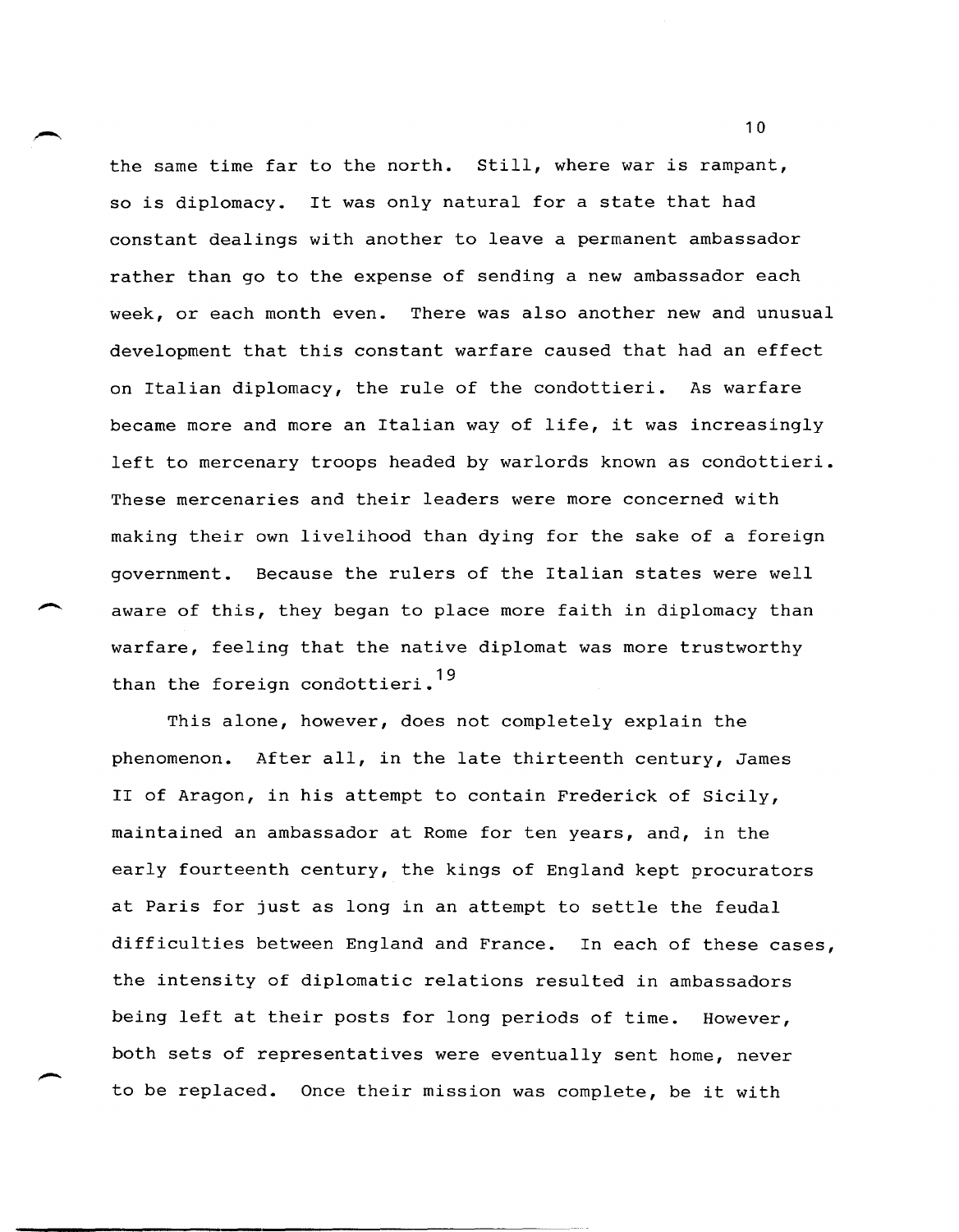success or failure, they left; but, if a resident ambassador has to be defined, he should be defined as an ambassador who remains regardless of whether or not he has any specific duty to perform. There was another requirement to be fulfilled before intensive diplomacy could produce residents, and that was size.

The small size of the Italian political arena contributed to the creation of resident embassies in two ways. The first was that it allowed for a better organization of resources. In the large northern states such as France, or even the comparatively small England, the sheer amount of land area to be governed discouraged highly organized central governance. Even active foreign offices, such as that of England in the thirteenth century, only had the resources to support a few diplomats and one or two clerks, hardly enough to maintain the amount of paperwork a resident could produce.<sup>20</sup> For example. one Venetian ambassador resident at Rome wrote 394 dispatches in 365 days.21 Money was also a problem. Diplomacy is expensive, and feudal kings, who could only effectively organize their own domains, had little money to dole out. Personnel was a problem. The great nobles who had once enjoyed the honor of representing the king's person to other states were unlikely to jump at the chance to remain, with little pay and less respect, at a hostile court for long periods of time, and the northern kings had yet to begin tapping the endless resources of their growing urban middle class.

In Italy, all this was different. The small area of space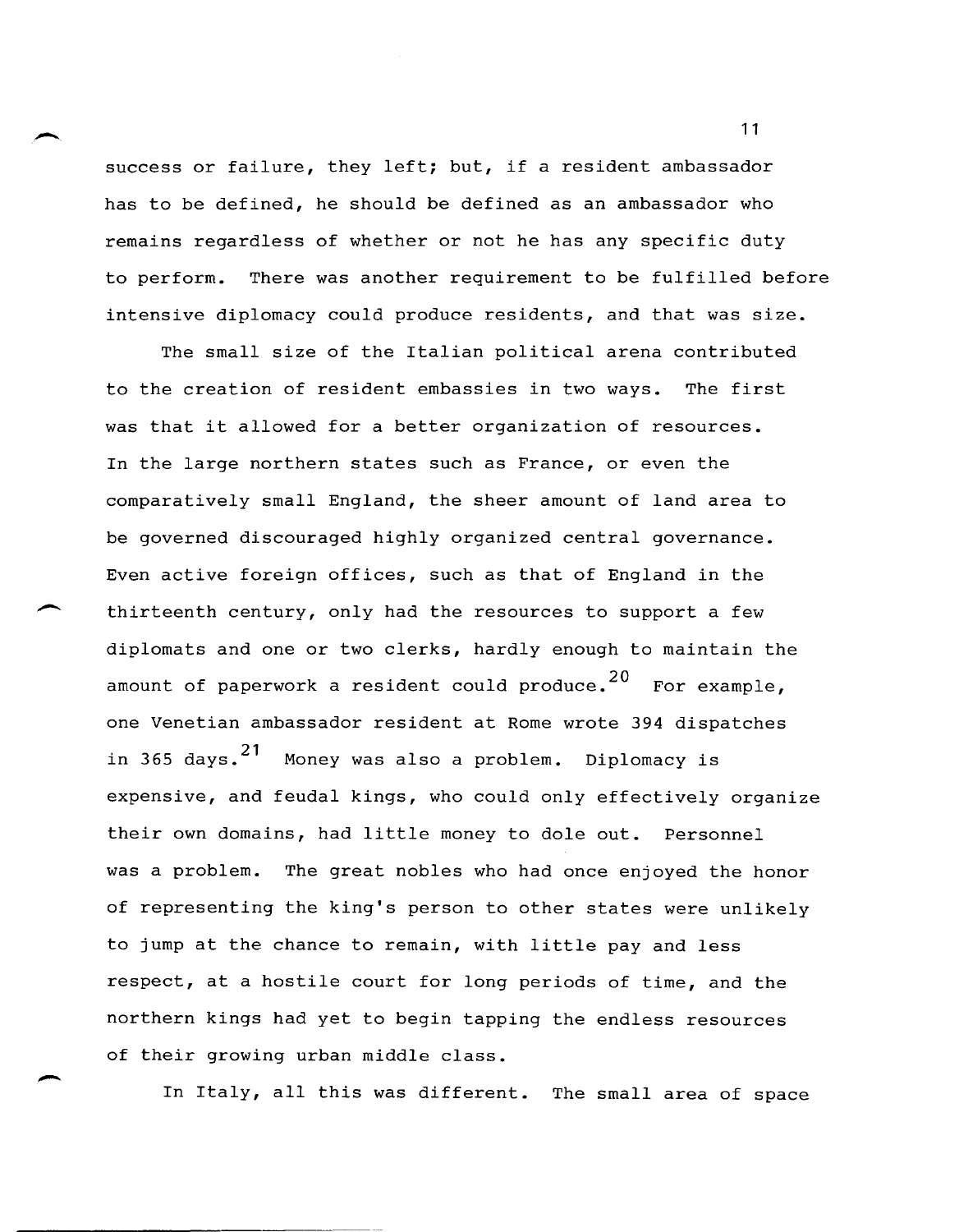to be organized by the central government allowed its rulers to organize much more effectively. They were able to extract taxes and personnel from all of their domains, not just their personal holdings, and, with all of their government under their direct control, not that of their vassals, they were able to effectively organize extensive diplomatic corps and a well staffed foreign office, capable of handling the amount of paperwork generated by residents.

In addition to this, the small size of the Italian peninsula made communication between a resident and his foreign office much quicker and easier. If, indeed, information gathering was a prime office of the resident, then it was essential that he be able to transmit that information home while it was still useful to his government. Accurate information on travel times in this age is difficult to find, but let us suppose that it took four days to get from Florence to Venice and four weeks to get from England to Madrid. If this is the case, who is better informed and more able to make accurate decisions, the ruler of England or the ruler of Florence? The answer is clear. Expense of travel was also a factor. Not only did the Italian states have more liquid assets to fund their diplomacy, it cost less. The cost of sending a courier from Florence to Venice was small enough to allow messages to be sent nearly every day. On the other hand, sending from Madrid to London, which, for diplomatic couriers, often involved a sea voyage in order to avoid crossing French lands, was considerably more expensive.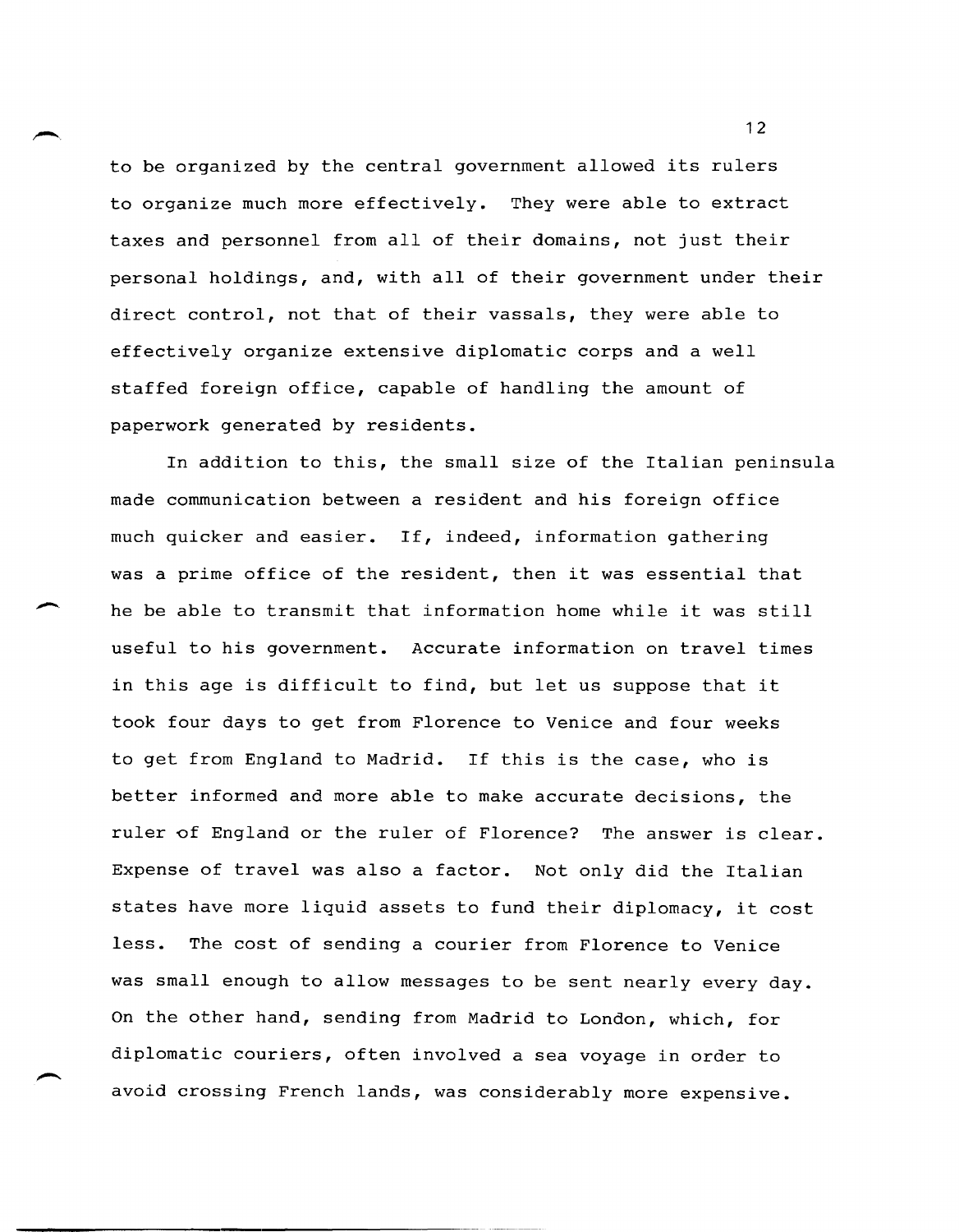Far from being able to send every day, an English ambassador in Madrid might save his daily letters for weeks or months before sending them off, a practice which inevitably made many of the letters obsolete before they were ever sent.

Italy had one last advantage over its northern neighbors when it came to diplomacy, the Renaissance humanists. The growth of humanist learning in the early stages of the Renaissance was geared mainly toward a sense of civic duty that hearkened back to the Roman Republic. These men were training themselves to be effective governors of their city-states, and many of them served in public offices. Many also served as diplomats. Among the Florentine diplomatic corps can be found such names<br>as Machiavelli, Dante, Petrarch, Boccaccio, and Guicciardini. With learned diplomats such as these, it is easy to see why diplomacy should flower in the homeland of Renaissance humanism. $22$ 

And so, a number of circumstances have been listed that were necessary before the office of resident ambassador could take shape, a high level of diplomatic contact, efficient organization of resources and personnel, and short traveling distances. In the late fourteenth century, Milan fulfilled all of these requirements. In this period, the Visconti holdings were unified under Duke Giangaleazzo. with no natural boundaries to contain him, he then proceeded to expand across Lombardy, Tuscany, and the Romagna. "Giangaleazzo used diplomacy largely to divide and baffle his enemies and victims as a prelude,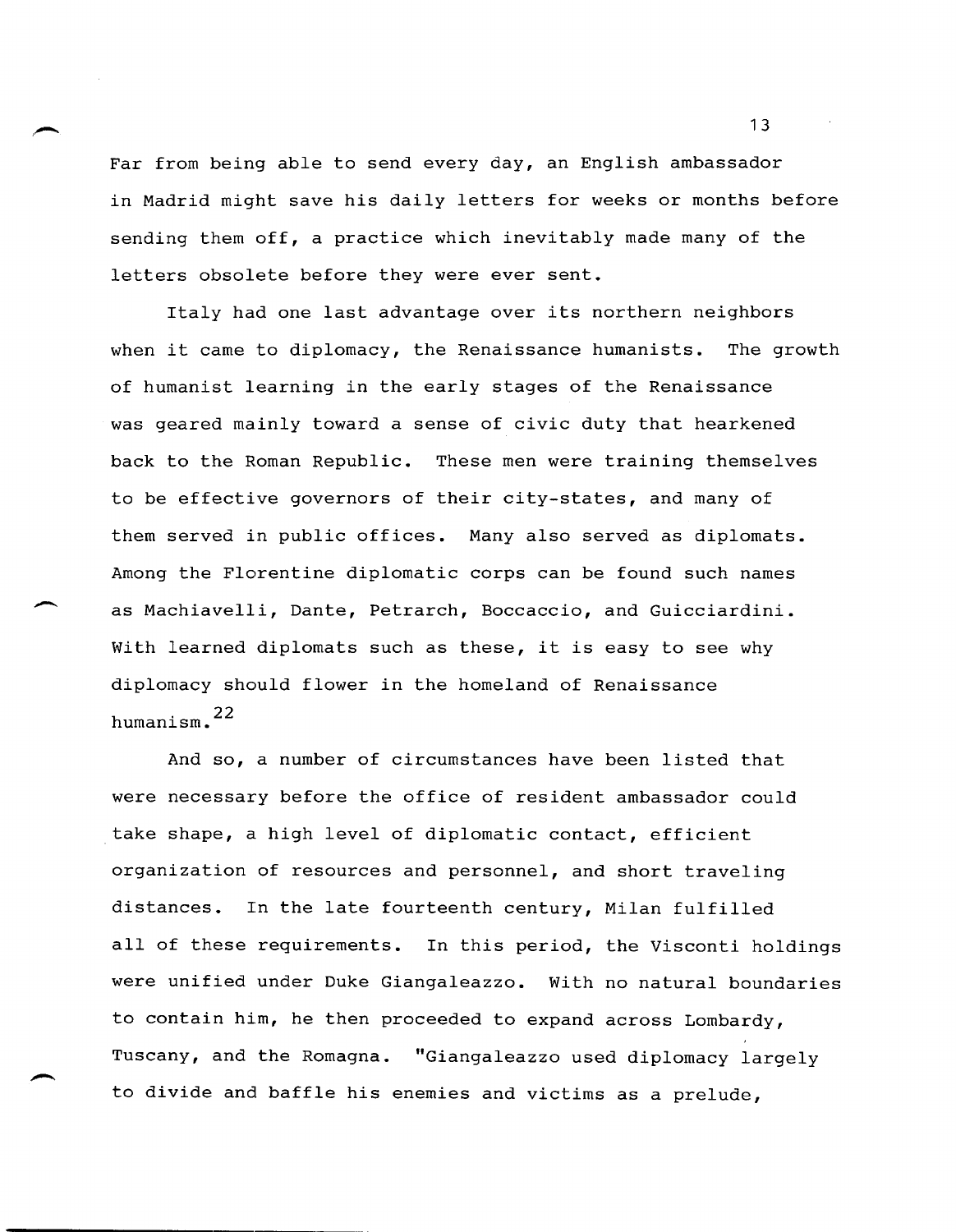accompaniment and conclusion for each of his triumphant, aggressive pounces, and as a shelter behind which to gather strength for the next move." $^{23}$  To organize the high level of diplomacy Giangaleazzo used, he had created a foreign office under first his secretary, Pasquino Capelli, and then his chamberlain, Francesco Barbavara. As far as money is concerned, he had plenty of that, too. As the sole ruler of Milan, he had unrestricted use of its revenues, whereas the rulers of the republics of northern Italy were often shackled when it came to money.

And so, according to Mattingly, it was Duke Giangaleazzo of Milan who first began to use resident ambassadors. The first was sent to Mantua before 1375 and lasted until 1390. He also maintained agents at Pisa, Ferrara, Perugia, and Siena. These were, however, unofficial agents, not accredited ambassadors. They carried no papers of any kind and had no official status. By their contemporaries they are often referred to as "the duke's man here," "the duke's agent," or "the duke's spy." As unofficial agents, they could easily be mistaken for spies, but, since their line of work, their position, and their duke were all well known, they were not spies in the sense of the secret information agents used by Giangaleazzo's son, Filippo Maria Visconti.<sup>24</sup>

-

However, not everyone agrees that these were, indeed the first resident ambassadors. The most accepted candidate for the "first resident ambassador" is Nicodemus dei Pontremoli,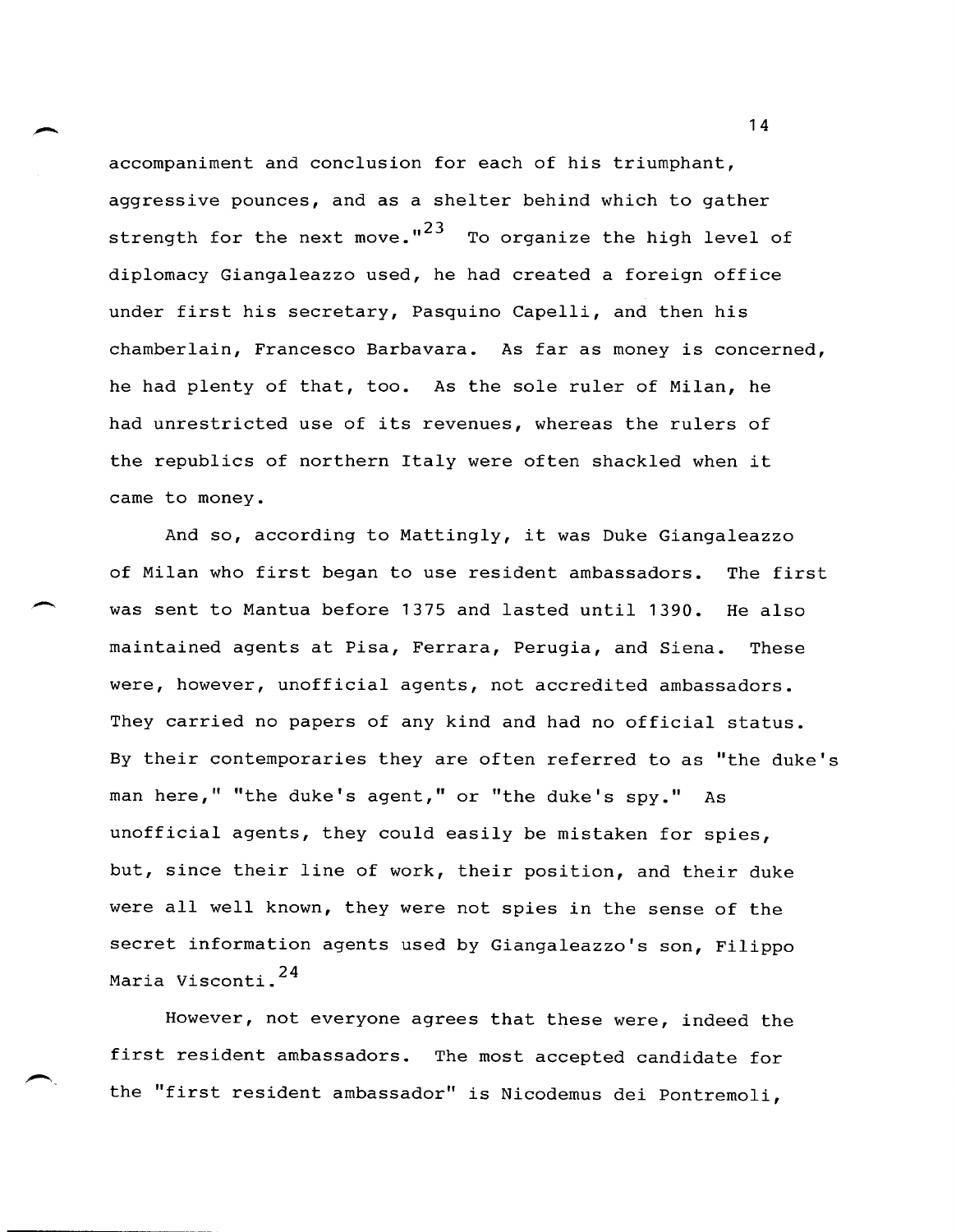ambassador from Francesco Sforza to Cosimo de Medici, who took on his post in 1446 and stayed on for 20 years. $^{\mathrm{25}}$  However, with Sforza's position in Italy being somewhat precarious, Pontremoli was as much an unofficial agent as those of Giangaleazzo 50 years before until 1450, when Sforza was finally in a political position to accredit an official ambassador. By that time, there were other official, accredited resident ambassadors in other Italian cities.

Much of the difficulty with trying to identify a "first resident ambassador" has to do with how to define a resident ambassador in the first place. Mattingly, whose work Renaissance Diplomacy is still the definitive work in English on this subject, defines the resident ambassador as, "a regularly accredited envoy with full diplomatic status sent to remain at his post until recalled, in general charge of the interests of his principal."<sup>26</sup> However, this definition would probably include the ambassadors of England to France in the early 14th century and the ambassadors of James II of Aragon to the Pope in the late 13th century. After all, in both of these cases, ambassadors remained at their post, protecting the interests of their principal, until recalled, and yet Mattingly rejects both of these cases as even being possible precedents for residents, much less residents themselves. Clearly, he means more than he says. Paolo Selmi has expanded on his definition a bit by saying the office, "begins to exist when one has the institution of a permanent officium of which the ambassador,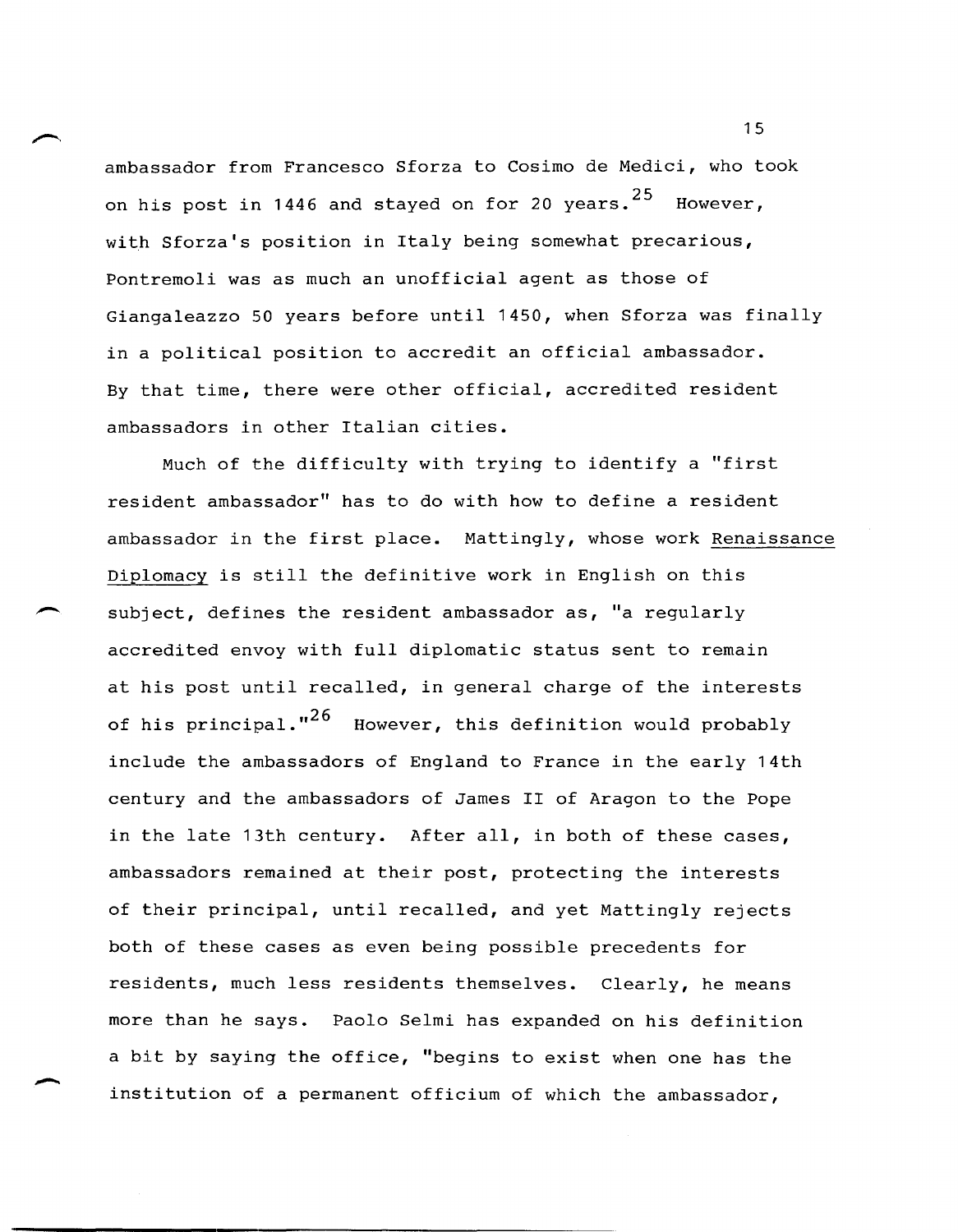provided with a general mandate, is the titulary during his assignment; and when the existence of such an officium is not diminished if it should be temporarily deprived of a titulary, when such a vacancy creates the necessity of nominating a successor."<sup>27</sup> In other words, the office exists regardless of whether or not there is an officer to perform it. This goes farther than Mattingly, for, by this definition, the ambassadors of Giangaleazzo, who were, in the first place, not formally accredited and, in the second place, not replaced after the death of Giangaleazzo, could not have been the first residents, as Mattingly says. To fit Selmi's definition, we must skip farther ahead in Milanese diplomatic history, to 1425 when Filippo Maria first exchanged residents with Sigismund, King of Hungary and Holy Roman Emperor elect. This embassy was the result of an alliance and lasted from 1425 until 1432. During the few years of this embassy, Filippo Maria accredited no less than nine ambassadors to the post, and so, while the post remained continuous, as Selmi insists, the personnel changed, indicating that the officium was not diminished by the occasional lack of a titulary.  $28$  Nevertheless, I feel neither of these two definitions goes quite far enough, for, though the embassy to Sigismund is a permanent resident embassy according to both Mattingly and Selmi, it lasted only 7 years. Seven years hardly seems very permanent. The reason many of these early permanent resident embassies lasted only 10 to 20 years at the most is that they were, like the embassy to Sigismund, the result of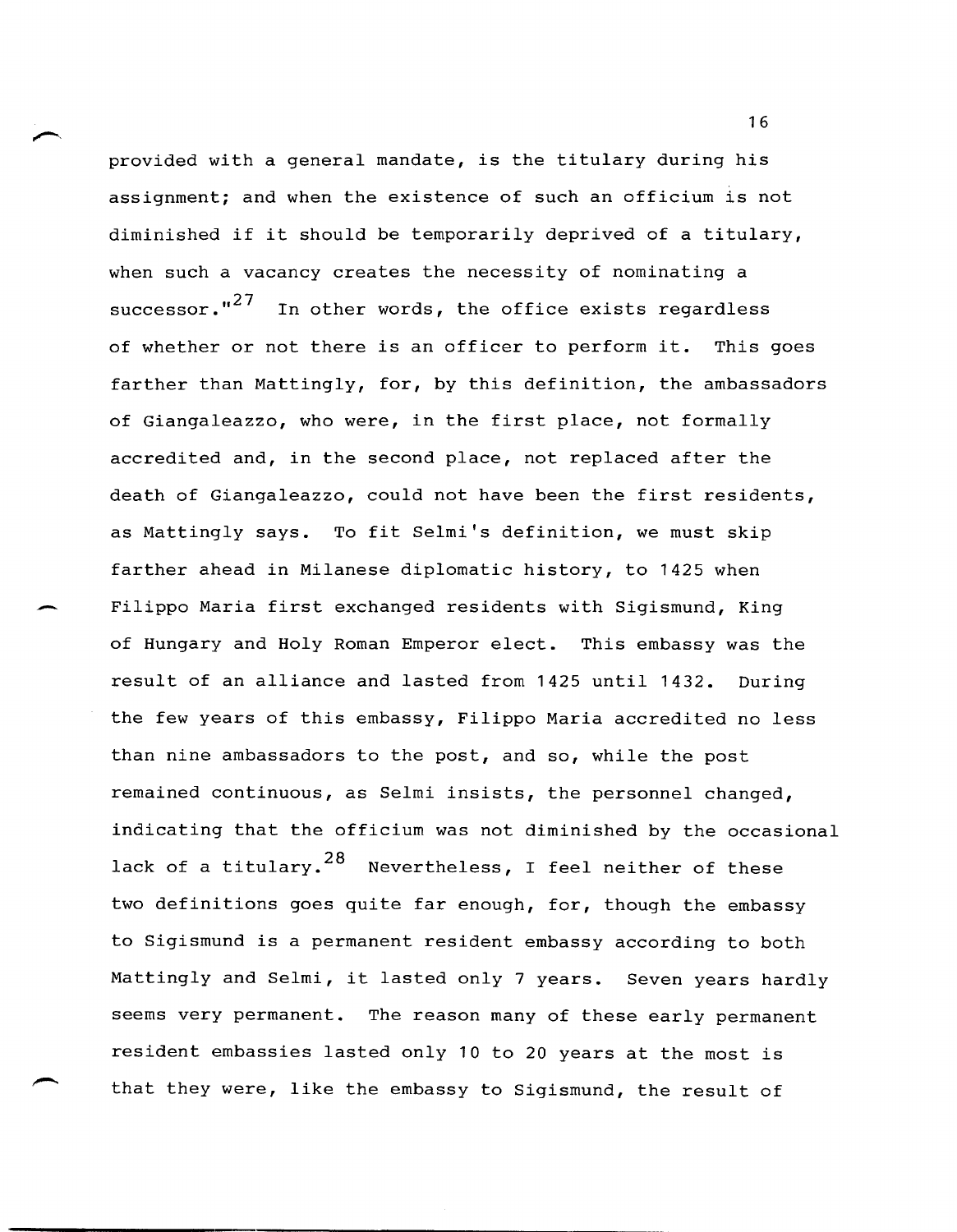alliances, and, in a volatile political climate like that of Italy in the fifteenth century, alliances simply didn't tend to last very long. In a way, these embassies of alliance were much the same as the ad hoc embassies of James II of Aragon and the English kings mentioned above. They did have a specific aim, and the residents there had a very specific job, to maintain the alliance and coordinate the maneuvers of the two allied powers. How is this so different from James II maintaining an embassy of alliance with the Pope against Frederick of Sicily? There is no real difference, and so I would propose an addition to the above definitions. A permanent diplomatic resident is the titulary of an office such as those described above with the addition that the office is one that remains regardless of whether or not there is a specific strategic advantage to be gained by it. In other words, it endures even when there is no real contact between the two nations involved, no military alliance, no legal proceedings, no economic treaties. For an embassy of this kind, one must jump ahead in the diplomatic history of Italy to the Peace of Lodi in 1454, but first, let us trace the development of what I will call the precursors of resident agents from Giangaleazzo to the War of the Milanese Succession, which ended in the Peace of Lodi.

-

The swift advance of Milan on the other city-states of Italy resulted in a flurry of alliances, and diplomatic activity, among her rivals. This was the period in which Coluccio Salutati reformed the Florentine chancery, and both the Florentines and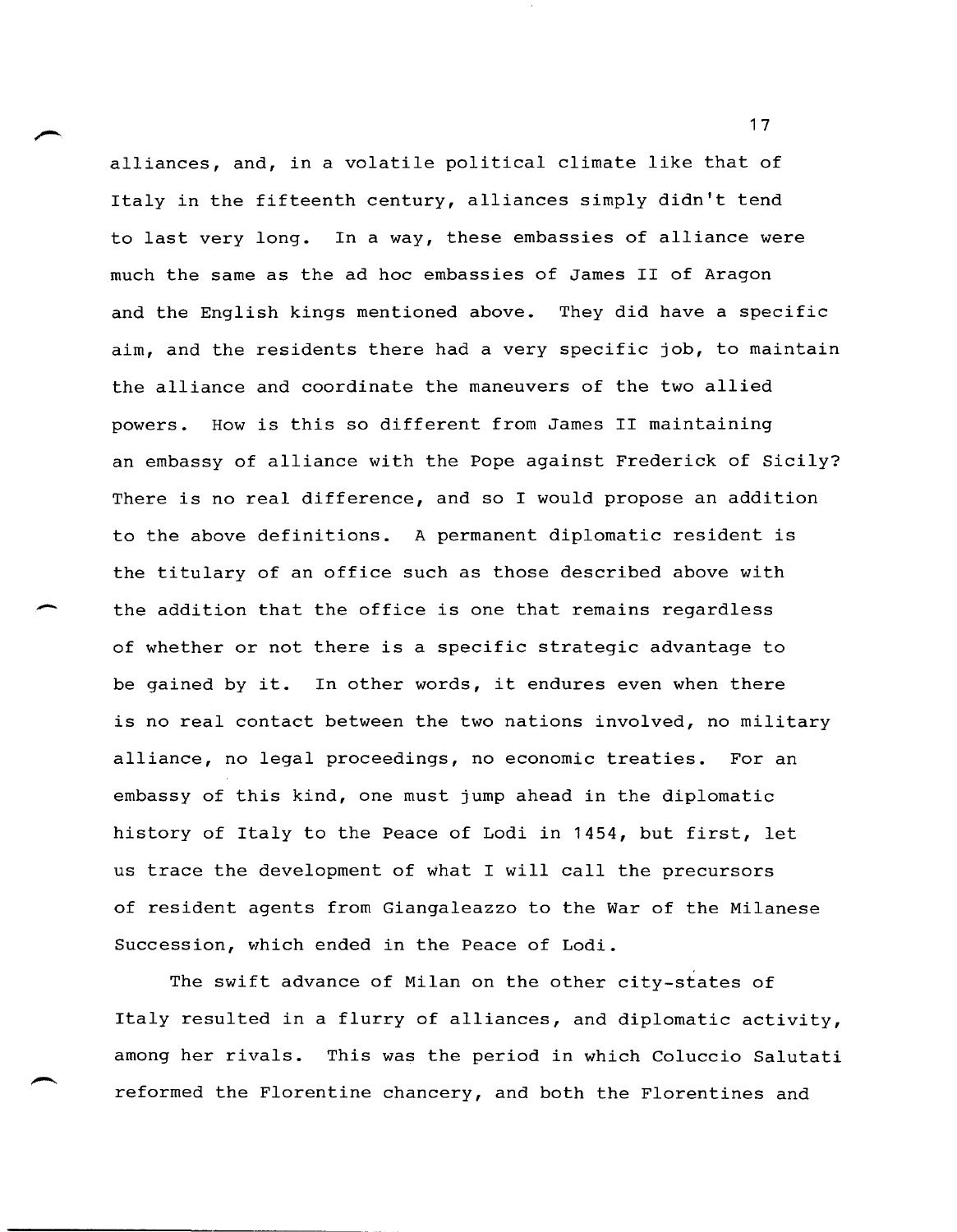Venetians, allies against Milan, stepped up their diplomatic activity dramatically. However, neither of these states sent resident ambassadors, even by Mattingly's definition. The reason for this is probably mostly due to the nature of government in each of these states. Venice was governed by a complex bureaucracy. Such a bureaucratic system demands that things be done through official channels, and, since official residents were as yet unknown and the kind of unofficial agents that Giangaleazzo used were unacceptable, the Venetians were forced to make do with their traditional, official ad hoc ambassadors, which they merely sent with increasing frequency. In Florence, much the same thing occurred. Florence was sometimes a republic and sometimes under the shadow of the Medicis during this century. Under the republic, it had the same difficulties as Venice. When the Medicis were in power, residents were rarely used because the Medici bank had agents in every capital of Europe and all of the city-states of Italy, so the Medicis had no real need to send resident ambassadors. Any functions the ambassador might perform could just as easily have been performed by a Medici bank representative who was already on the spot, and so, the two major hotbeds of Italian diplomacy in the early Renaissance were slow to take on the most radical change in diplomatic practice since the Romans, only exchanging ambassadors in  $1448.$ <sup>29</sup>

-

In the instability that accompanied Filippo Maria's rise to power, both Florence and Venice expanded, absorbing some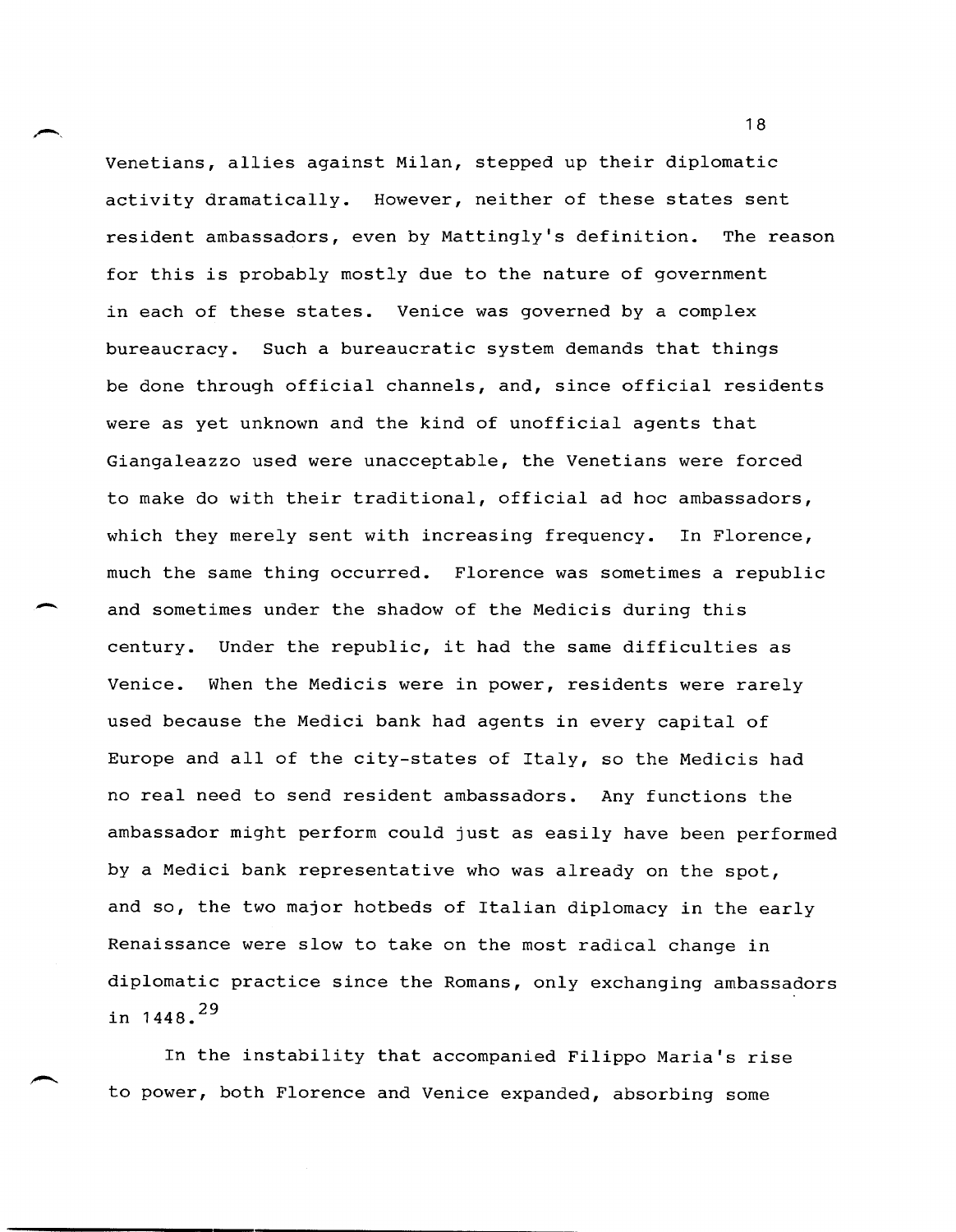of their smaller neighbors. Meanwhile, to the south, in 1442, Alfonso the Magnanimous of Aragon finally ousted the Angevins from Naples. His power was never complete, and his efforts to organize and centralize power were continually blocked by the Angevin sympathizers, but the sheer size of Naples in relation to the other states of Italy made it a power to contend with once enough of its internal dissension had been eliminated to allow it to look north towards the rich Italian city-states.

The Papacy was also beginning to stabilize. The Great Schism of the church was finally ended in 1420 when Martin V returned to Rome. A republic was briefly revived in 1434, but, by a year later, Pope Eugenius IV was able to reassert some control, and, although the more distant holdings of Rome remained for the most part independent, the succeeding popes were able to use their moral authority, and judicious use of condottieri, to once again become a major power in Italian politics.

--

 $\overline{\phantom{0}}$ 

And so, by the 1440s, there were five major powers in Italian politics: the Papacy, Naples, Milan, Florence, and Venice. In between these states were many small, semi-independent "buffer" states, usually allied with their most powerful neighbor. For many years, these five major states existed in an uneasy equilibrium, none of them strong enough to battle all the others. Alliances were fairly stable, with Florence and Venice facing off against Milan. It was at this time that Venice first began sending resident agents. The first was probably Zacharias Bembo, sent to the papacy in 1435. This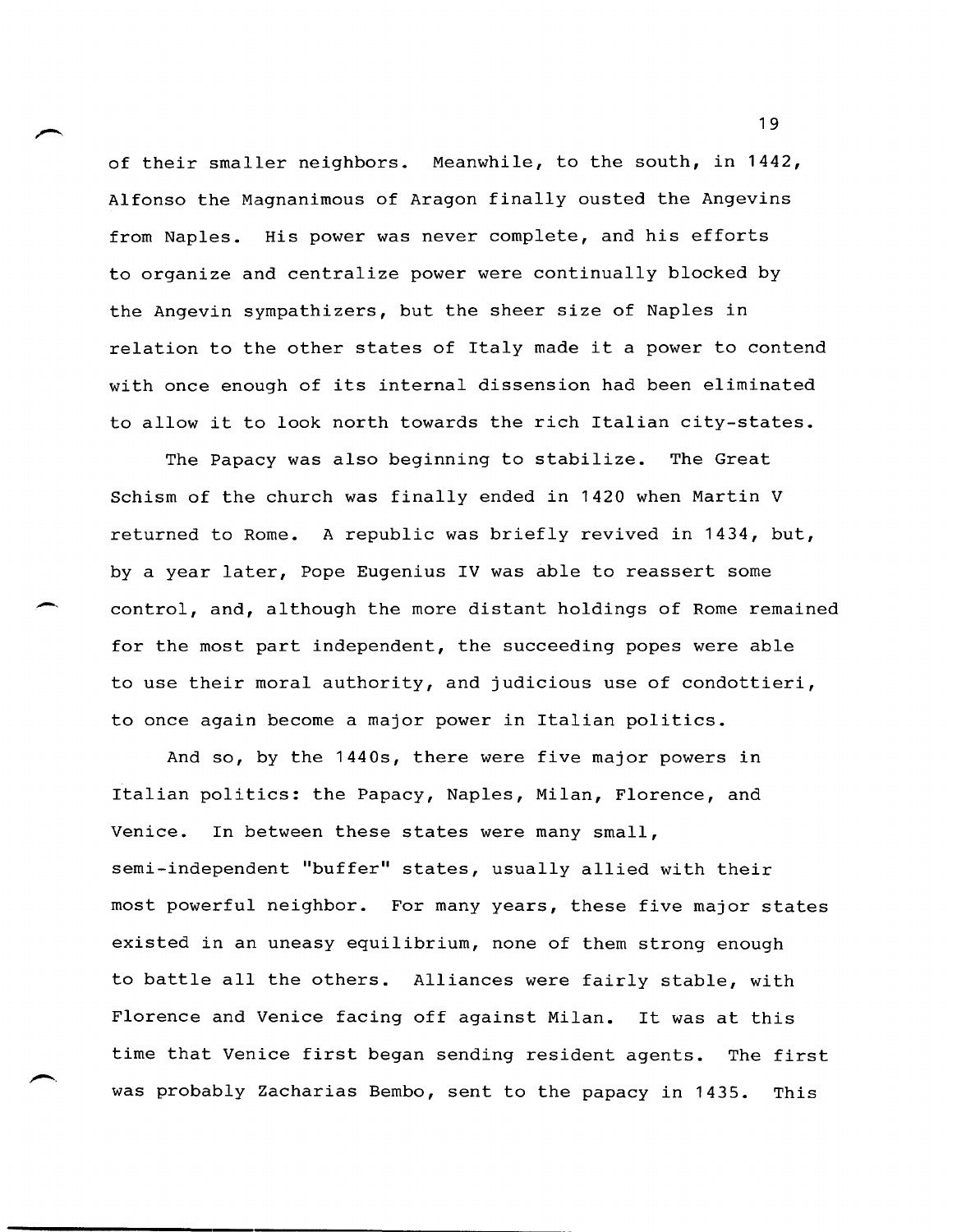was, as all of the ones before it, an embassy of alliance. They also sent to the duke of Savoy and the Marquis of Montferrat.<sup>30</sup>

The War of the Milanese Succession, 1452 to 1454, which was the true birthplace of the permanent resident embassy, was set off by the activities of Francesco Sforza, a condottieri who made a small state for himself from papal holdings and then married the daughter of Filippo Maria Visconti of Milan. He was soon turned on by his father-in-law, Pope Eugenius IV, and the lord of Rimini, Sigismondo Malatesta. Desperate for aid, he began to send out semi-official agents, among whom was Nicodemo dei Pontremoli, who was mentioned above. Although Pontremoli was probably not the first resident ambassador, he has another, almost equally important, role in Italian diplomacy. He was instrumental in convincing Cosimo d'Medici to abandon his age old alliance with Venice and ally himself instead with Milan, under Sforza's rule, against Venice.<sup>31</sup> We shall probably never know exactly why Cosimo made this decision, but the effects were quick and drastic.

A complete and total reorganization of the alliance system of Italy was necessary to balance the new combined power of Milan and Florence. The war that this change spurred, the War of the Milanese Succession, ensured that this reorganization was done very quickly, and the fact that there was a war going on necessitated not only diplomatic contact but continuous diplomatic contact among allies, for it was necessary that all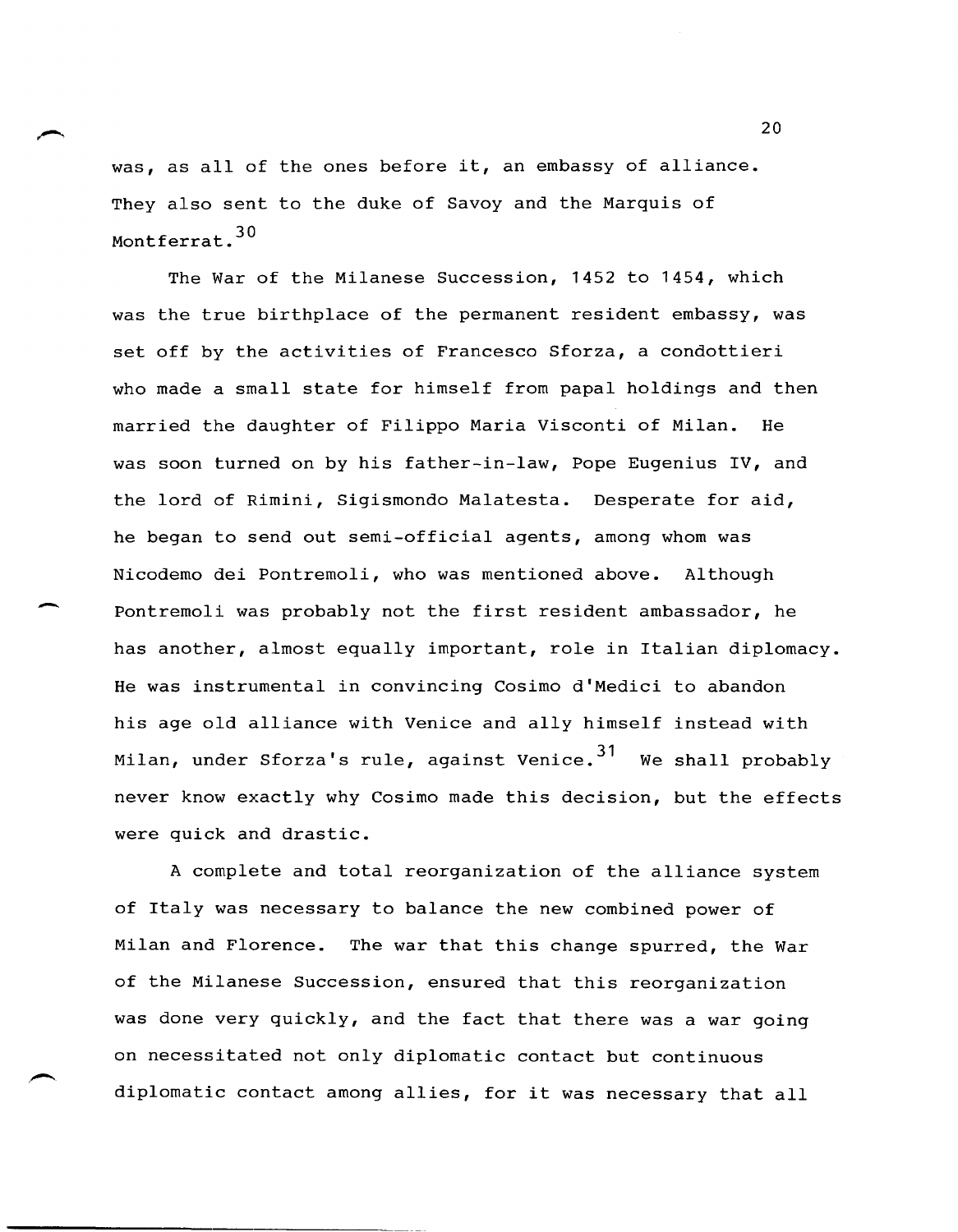the allies coordinate their military efforts to assure victory.

How the alliances shifted is not really important. What is important is that, when they shifted, they spread residents throughout Italy. Every ally had resident embassies with every other ally, and these were fully accredited embassies, not semiofficial agents. However, they were still embassies of alliance and could very easily have gone home after the war was over if it had not been for the special nature of the treaty that ended the war in 1454, the Peace of Lodi.

The new pope, Pope Nicholas V, managed to remain neutral throughout the war, and he was the main instigator of the peace process. still, peace might have taken much longer if it had not been for the two major events of 1453, the fall of constantinople and the end of the Hundred Years' War.

The fall of Constantinople caused a flurry of alarm in the Italian states, and fear of the Turk was at an all time high. Many fully expected Venice or Naples to be the next victim of Turkish attack, and so, naturally, the Italian states, in fear for their independence as Christian states, were ready to forget their internal differences, for the present at least, and present a united front against the common foe.

The end of the Hundred Years' War presented a similar threat to Italian independence. For hundreds of years the Italians had been calling in the aid of the French in their squabbles, and, usually, the French came and left, leaving little destruction in their wake, but now, with the war with England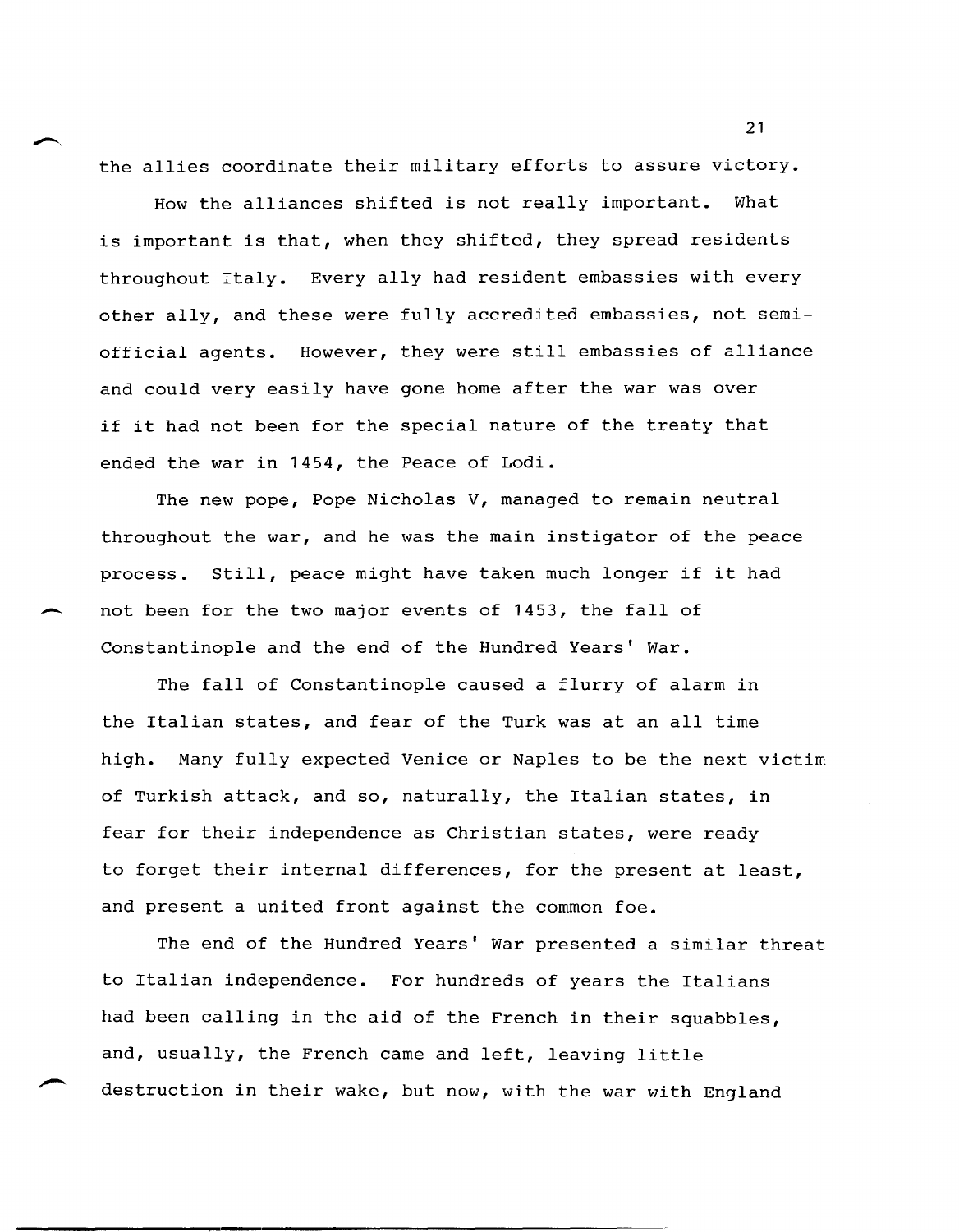finally resolved, the French were able to turn their full attention to the Italian states. The Sforza-Medici alliance had called them in this time, but, faced with the battle hardened veterans of the Hundred Years' War massing on their northern border, even they were daunted and ready to make any peace that would keep the French out for good.

And so the Peace of Lodi was settled, but, in order to ensure the independence of Italy against stronger aggressors, the Most Holy League was attached to it. This League first consisted of Florence, Venice, and Milan, but all of the major Italian powers eventually entered into it. It was a defensive alliance, good for 25 years, stating that each state would protect the Italian holdings of all the others and that any aggression by one partner would be opposed by all of the others.  $32$  But an alliance of this kind would require vigilance from all its partners, for none of them really expected that the others had truly given up their aggression. And so, rather than ending the system of resident embassies in Italy, the end of the war saw the spread of the system throughout the peninsula, among allies and enemies alike. This was the true beginning of permanent resident embassies. In order to keep the balance of power that the Most Holy League required, these embassies were maintained no matter how icy, neutral, or warm the relations between the states might be. From this point on, they were only interrupted by all out war.

Which brings us at last to the role of these new resident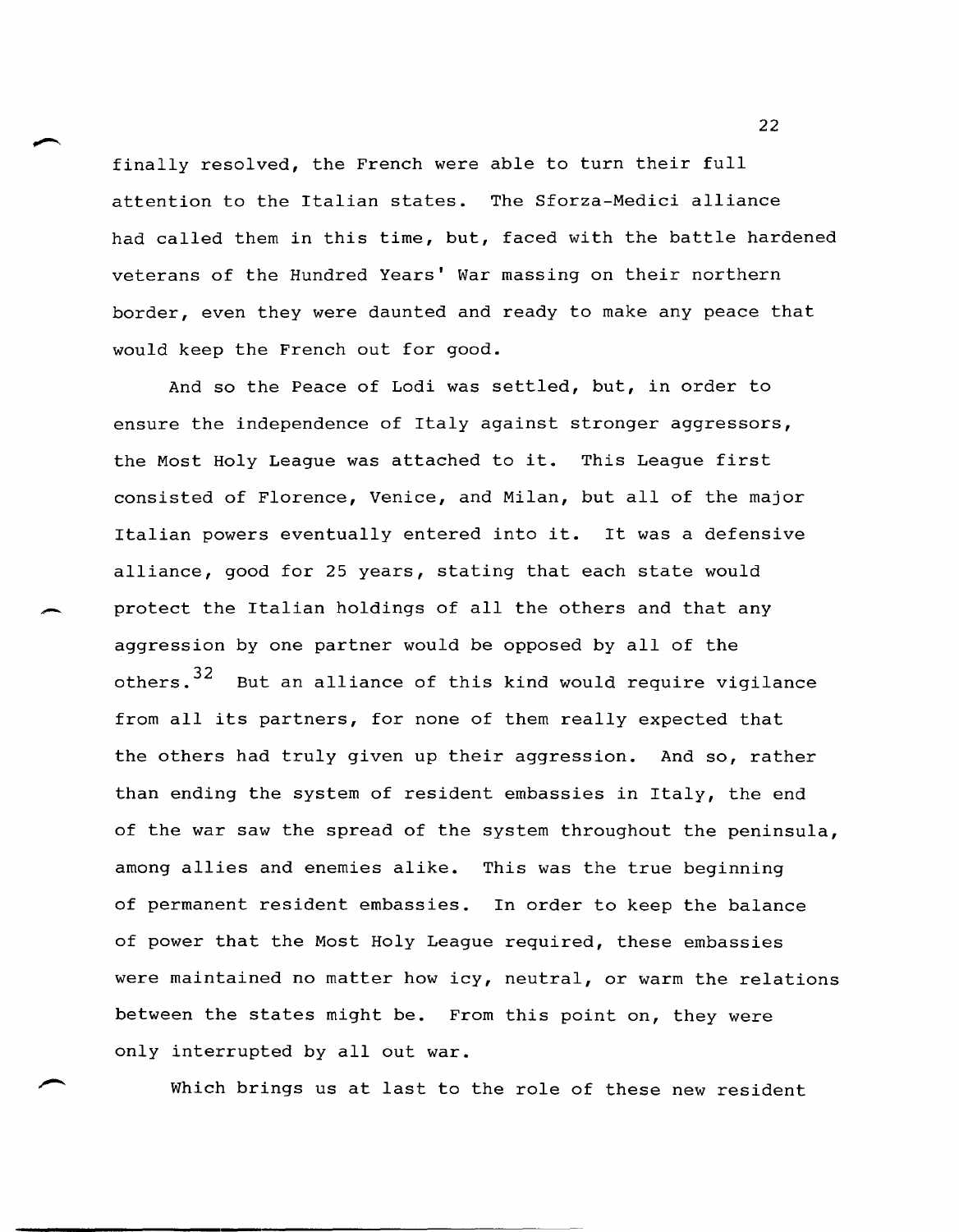ambassadors. If their purpose was not to create or maintain an alliance, as it had been in earlier years, then what was it? According to Nicolson, "they bribed courtiers; they stimulated and financed rebellions; they encouraged opposition parties; they intervened in the most subversive ways in the internal affairs of the countries to which they were accredited; they lied, they spied, they stole." $^{33}$  While this may be a bit extreme, it is true that the office became an one of information gathering and behind-the-scenes maneuvering for position, and its sole purpose was not the good of all Christendom, as that of the medieval ambassador, but only the good of its own state. This is the major difference between the medieval and Renaissance ambassador, and it was a difference that changed diplomacy forever.

The spread of resident embassies throughout northern Europe in the next century is beyond the scope of this paper, but it is to that time that we must look to see the results of the drastic changes that resident embassies brought about. The relative secularism of the Italian states (the papacy excluded, of course) made the change there not so drastic, but, north of the Alps where the idea of Christendom was much stronger, it caused a crisis of conscience. If the resident ambassador existed only for the good of his own state, what place, then, did Christendom have in Europe? As the great states of northern Europe became more recognizably modern in outlook during this period, this question was asked about many of the new ideas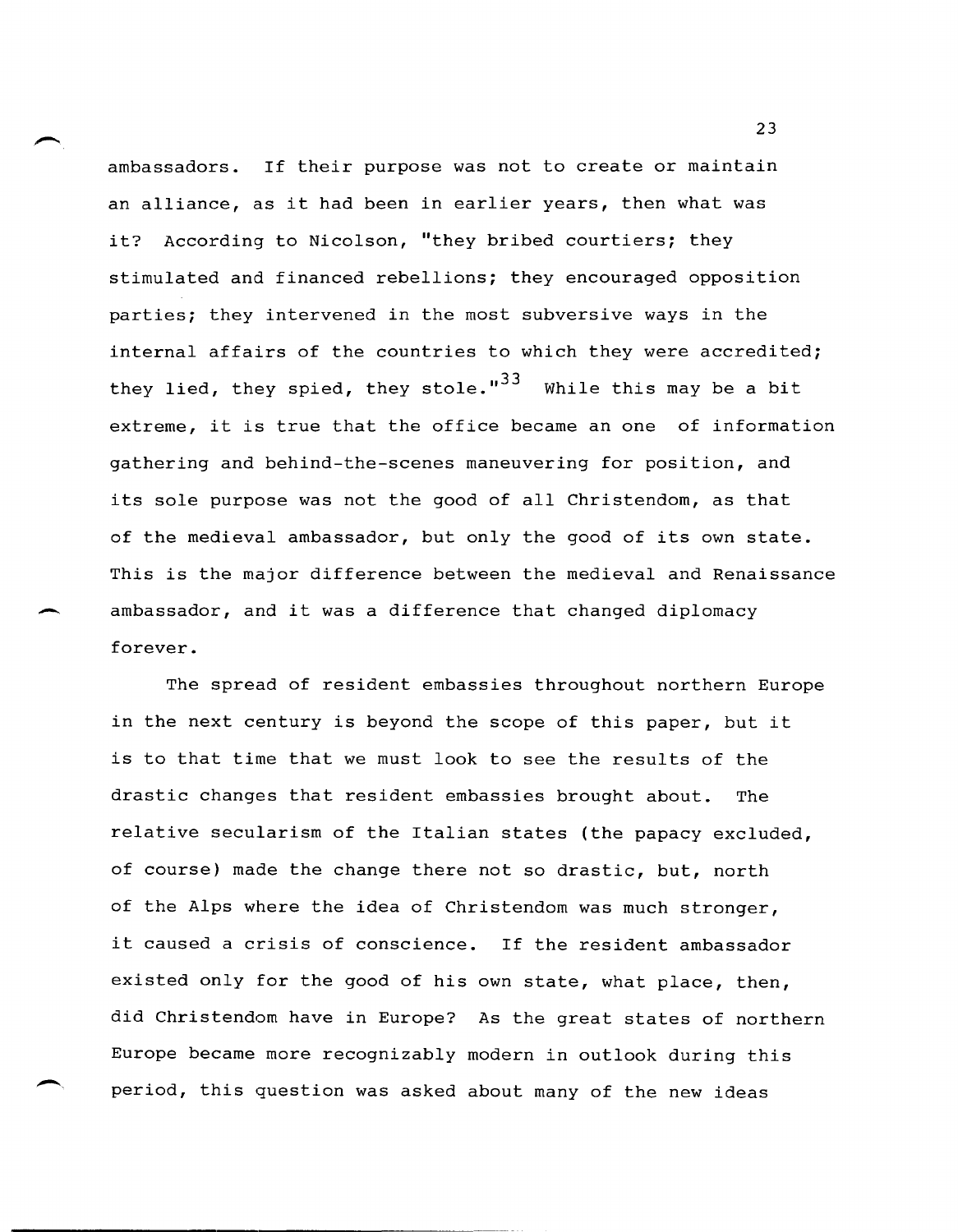and institutions that began to appear. For the resident ambassador, the question was inextricably bound up with diplomatic immunity.

The medieval ambassador's immunity rested upon two things, his personal representation of his principal, and his duty to Christendom. As the representative of his principal's person, he was as immune to interference as if he were the king or duke himself. As an angel of mercy working for the good of Christendom, it was against God Himself to delay or distress him, but the Renaissance resident ambassador had neither of these things on which to rest his immunity. He did not represent his principal's person, and he was often clearly not working for the good of all Christendom. So on what, then, did his immunity rest?

Well, at first it rested on little more than tradition and was as little honored. In the early years of resident diplomacy beyond the Alps, ambassadors were often threatened, jailed, or worse, the most infamous case being that of the French ambassadors, Antonio Rincon and Cesare Fregoso, who were probably killed by agents of Charles V in 1541. Charles V never admitted to their murder, but it was generally agreed by all that they had forfeited their immunity because they were going to conclude an alliance with the Turk against the greater good of  $Christendom.<sup>34</sup>$  This is only one of numerous cases of violation of diplomatic immunity. One of the more bizarre cases concerns the secret Treaty of Vervins between France and Spain. The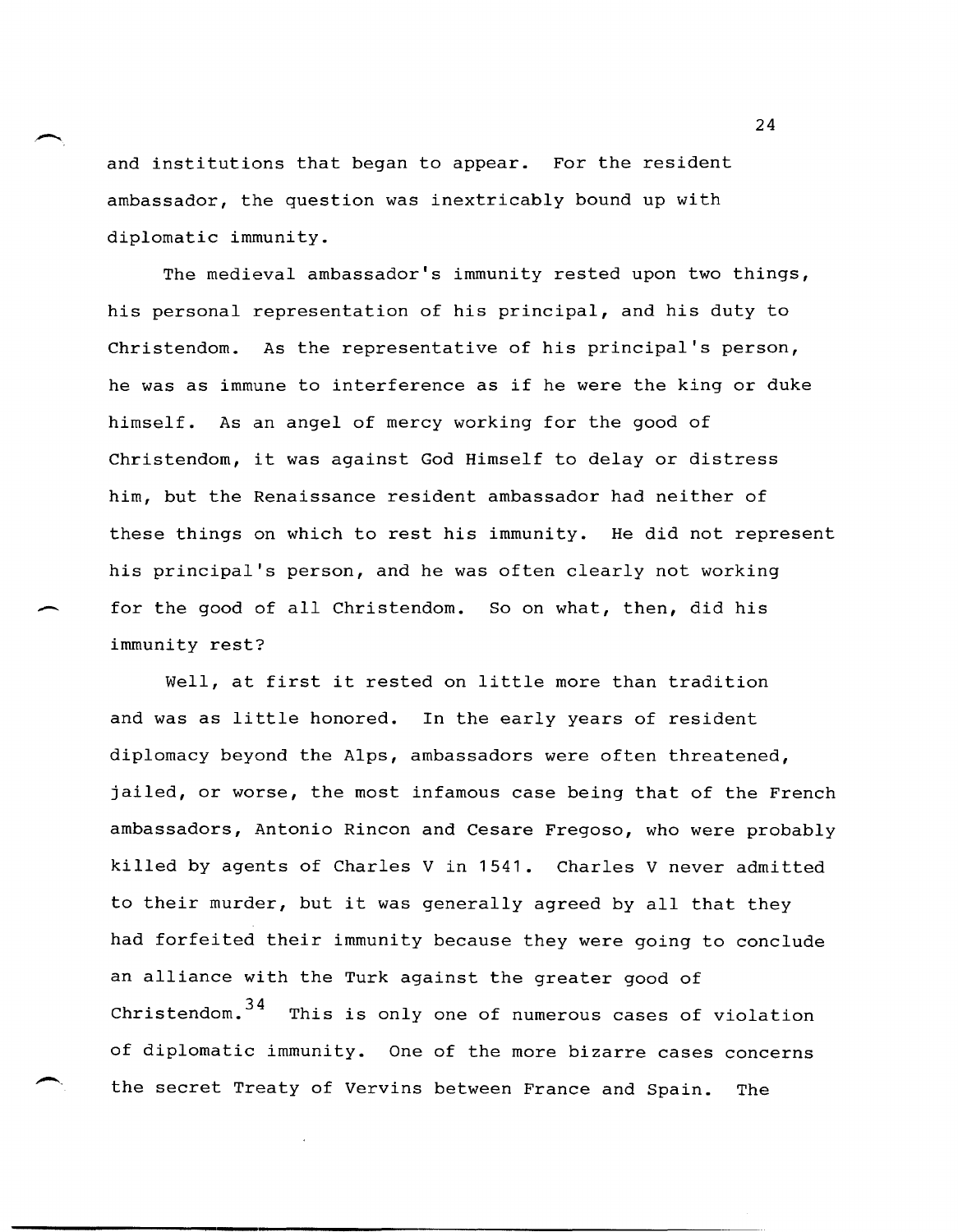articles were kept strictly confidential, but 150 years after the event, Leopold Von Ranke discovered a perfect copy in the Venetian archives. Apparently, the French courier carrying the articles to Spain:

"was drugged in an inn in the south of France, the proprietor having been bribed. How delicate the operation was may be appreciated by the fact that the text of the treaty was within a soldered and sealed metal tube within the courier's pouch, which also was sealed and the pouch chained to the person of the courier. After the copy was made the text was restored and tube and pouch resealed with forged seals so perfectly fashioned that not even the Foreign Office in Madrid had any suspicion that the contents had been tampered with, when the courier that the contents had been tamper.<br>turned it in to the chief clerk."

Clearly, the old theory of diplomatic immunity was becoming virtually useless in reality and needed to be replaced.

-

Its replacement was directly related to the Reformation. The Reformation wrought many great changes in Europe, and, among other things, it was directly responsible for the theory of exterritoriality that was to replace old theories of diplomatic immunity until the nineteenth century. Resident ambassadors lived for long periods on foreign soil, often in lands of foreign religion as well. It was essential to their principals that they be allowed to worship in the manner of their homeland, even while in the domain of another church. In fact, this issue caused a complete break in diplomatic relations between Spain and England in the late sixteenth century.  $36$  The solution, practiced in reality long before it was formulated in theory, was a rule of international law which "derives support from the legal fiction that an ambassador is not an inhabitant of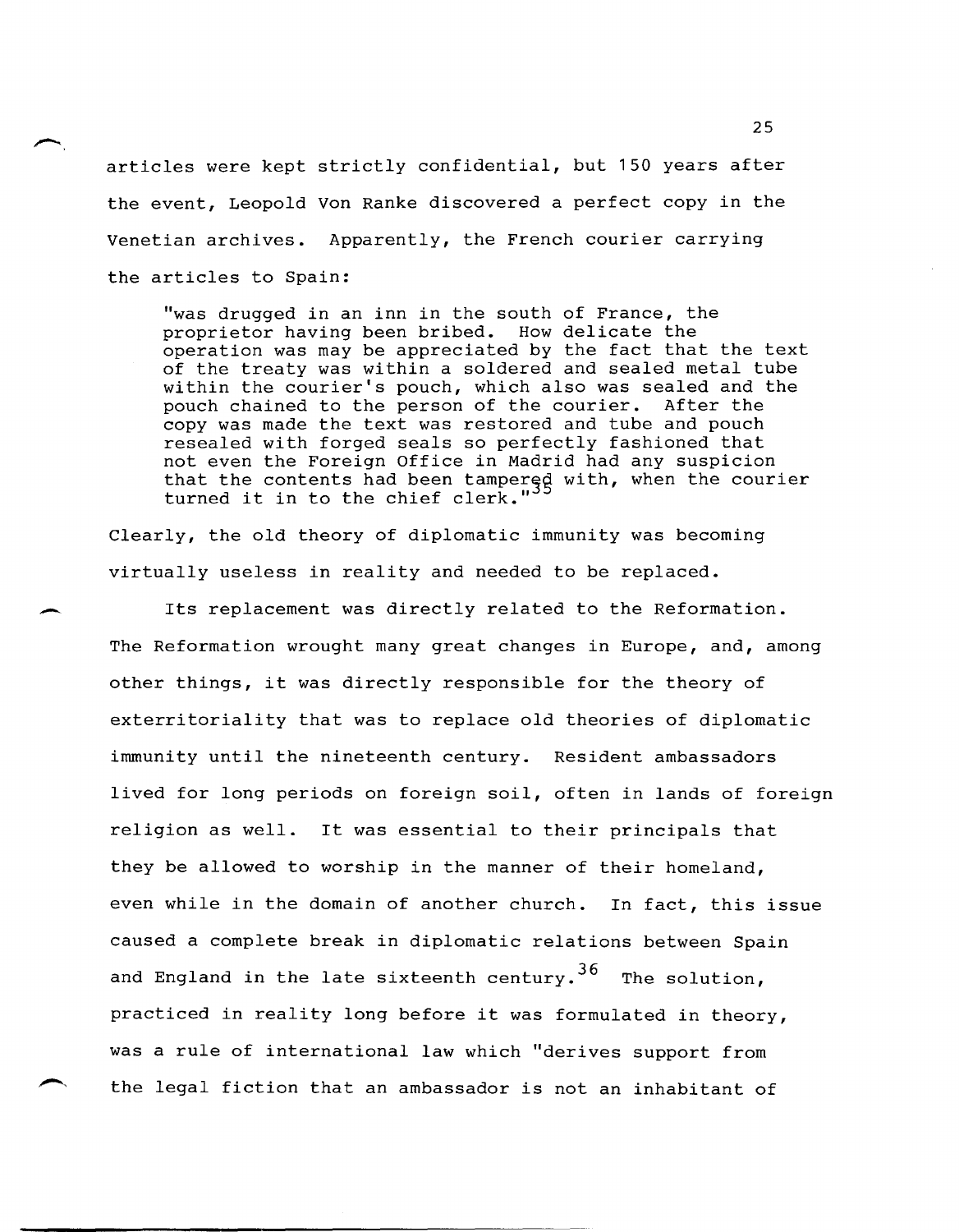the country to which he is accredited, but of the country of his origin and whose sovereign he represents, and within whose territory, in contemplation of law, he always resides." $37$  This theory solved the problem of religious toleration in diplomacy, but it is hardly a solution that a medieval ambassador could have understood.

There is no reference here to the good of Christendom, no reference to religion at all, and so we can see how very far it is from medieval to Renaissance diplomacy. The good of the state has replaced the good of Christendom. The rule of law has replaced the rule of God, and the ambassador is "a man sent to lie abroad for his country's good" rather than a bringer of peace and goodwill. Of course, this is an oversimplification of the complex situation resident ambassadors found themselves in, but it is enough, I think, to show that the resident ambassador was a new breed, completely divorced from his medieval ancestors, facing a new world from a completely different vantage point.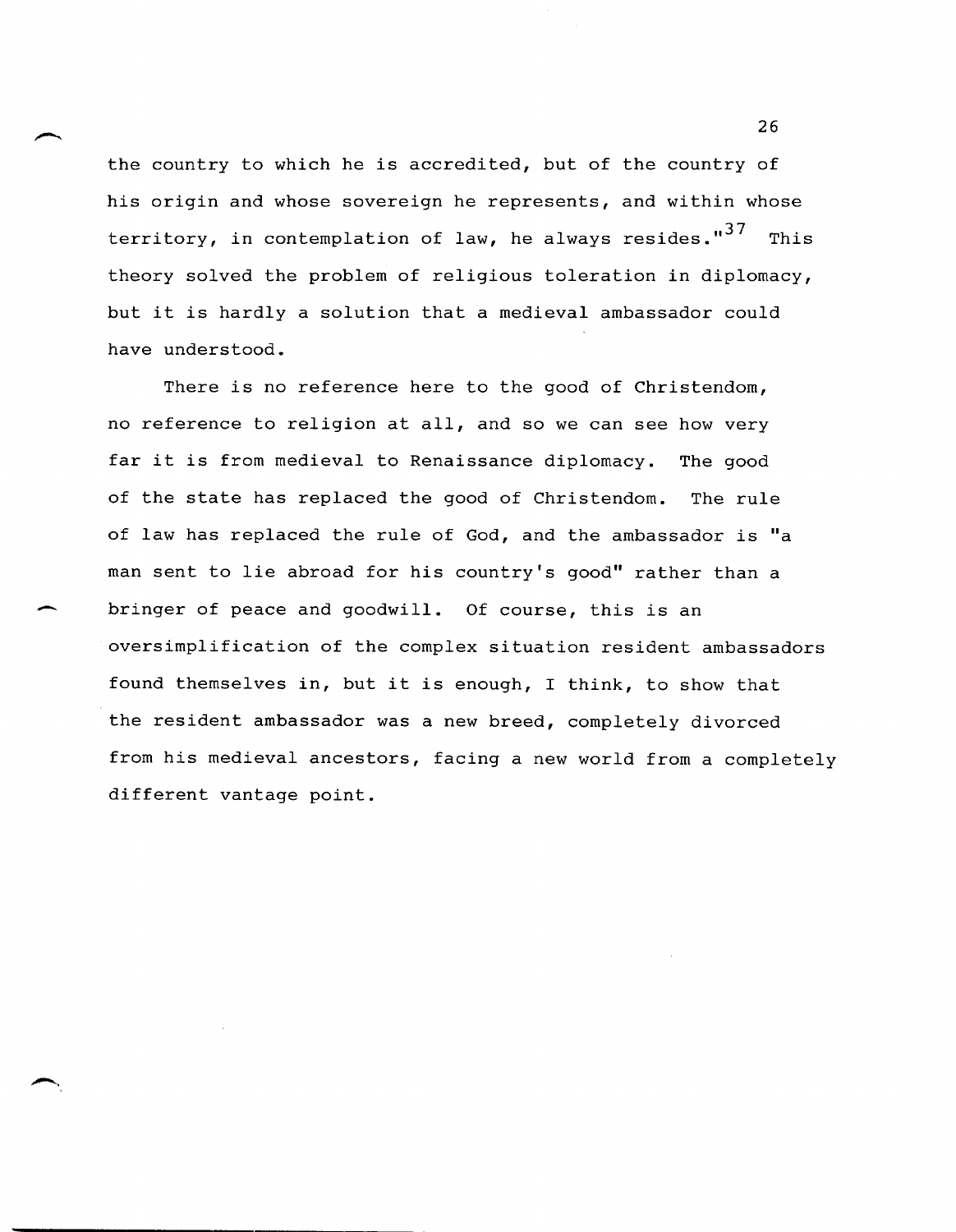## **Notes**

1. Donald E. Queller, The Office of Ambassador in the Middle Ages (Princeton, New Jersey: Princeton University Press, 1967), 84.

2. Joinville and Villehardouin, Chronicles of the Crusades (Baltimore, Maryland: Penguin Books, 1963), 31.

3. Donald E. Queller, Early Venetian Legislation on Ambassadors (Geneve: Librairie Droz, 1966), 49.

4. Queller, Office, 185-186.

5. Ibid., 16.

6. Francois Louis Ganshof, The Middle Ages: A History of International Relations (New York: Harper and Row, 1970), 297.

7. Joinville and Villehardouin, Chronicles, 32.

8. Harold Nicolson, Diplomacy (London: Oxford University Press, 1963), 26.

9. Garret Mattingly, Renaissance Diplomacy (Boston: Houghton Mifflin Company, 1971), 45.

10. Franklin Le Van Baumer, "The Church of England and the Common Corps of Christendom," The Journal of Modern History 16, no. 1 (March 1944): 2.

11. Queller, Venetian, 54-55.

12. Garret Mattingly, "The Reputation of Doctor De Puebla," English Historical Review 55 (January 1940): 28.

13. Ibid., 32.

14. Ibid., 34.

15. Ibid., 31.

 $16.$ of Modern History 4, no. 2 (June 1932): 175-176. Garret Mattingly, "A Humanist Ambassador," The Journal

17. Mattingly, Renaissance Diplomacy, 65.

<sup>1</sup>8. Queller, Office, 81.

19. G.E. do Nascimento e Silva, Diplomacy in International Law (Leiden: A.W. Sijthoff, 1972), 21.